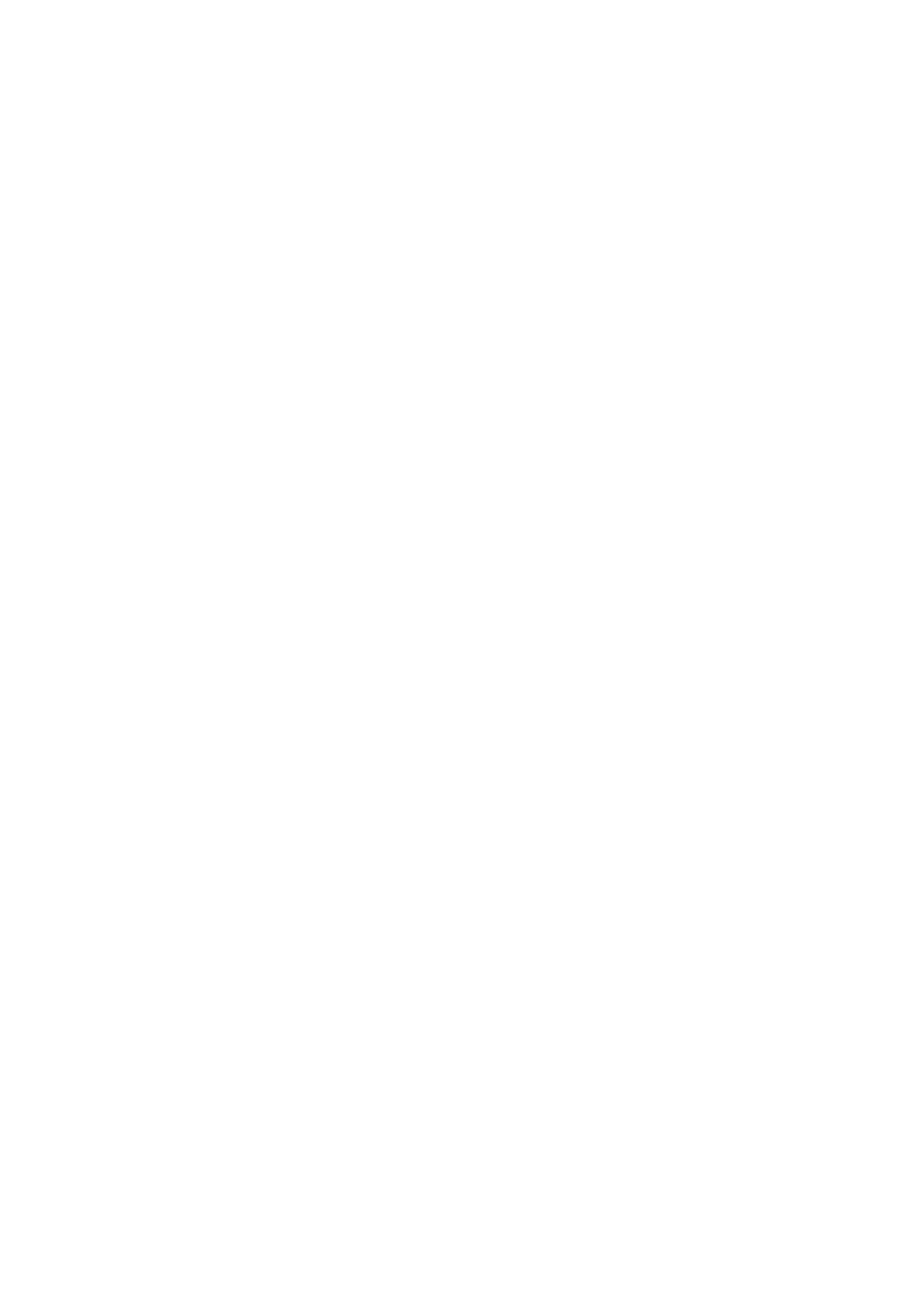**16th World Trade Union Congress 6-10 April 2011**

## **The current situation of working women and WFTU priorities**

Osiris Oviedo de la Torre, Deputy General Secretary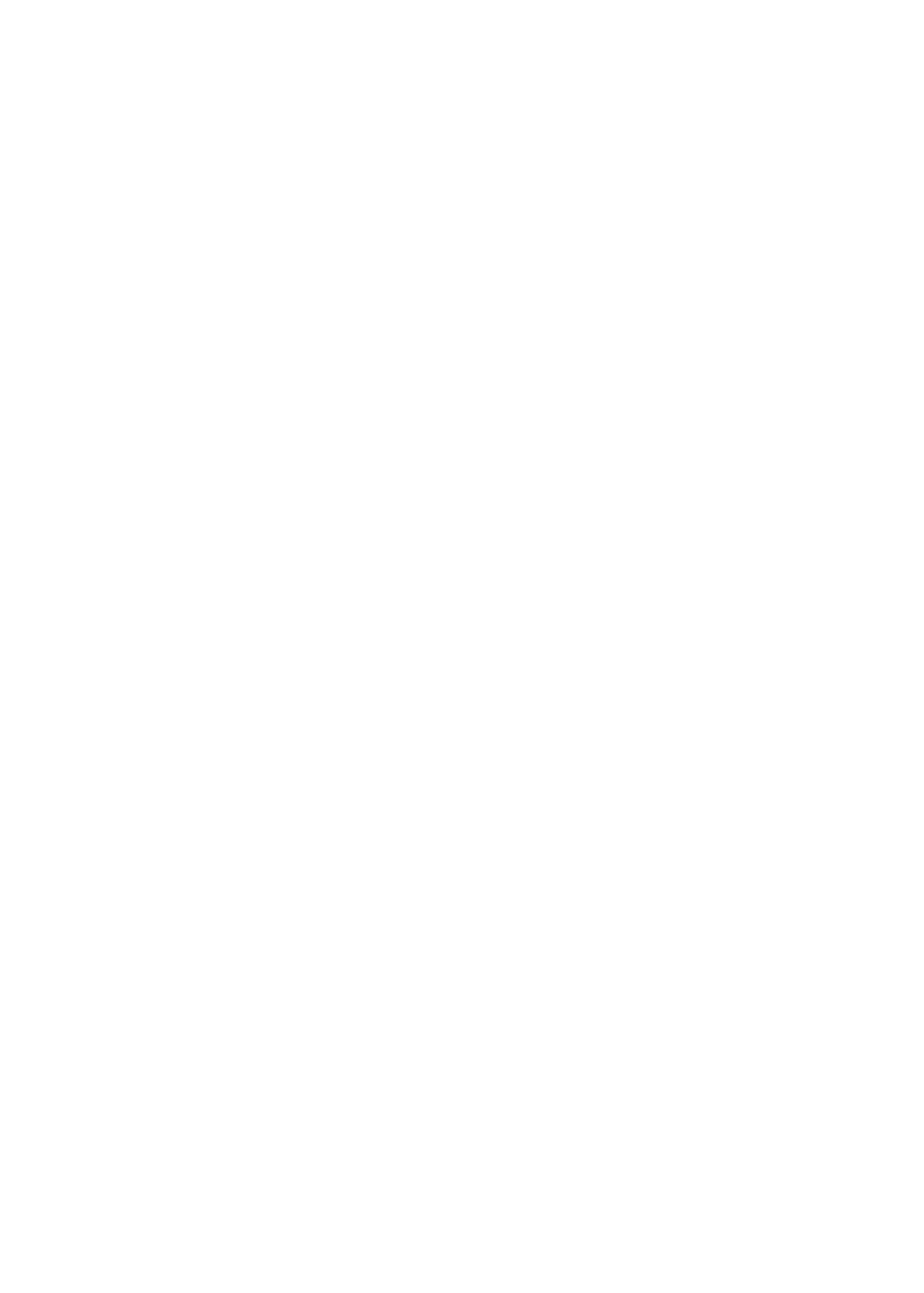- 1. WFTU has fully taken on the task of defending the economic, political and social rights of working women as a moral obligation question that has been approved in its Congress resolutions.
- 2. The equal gender is a basic human right and it constitutes an essential condition in order to fight against poverty, for social justice, development and security of our people.
- 3. In this last period, WFTU has carried out several activities and seminars in order to draw attention to the situation of working women. The most significant fact was the holding of an International Trade Union Conference from September 13 to September 14, 2007 attended by 95 delegates, from 62 countries, representing 80 organizations. In this event it was agreed to set up a WFTU Standing Committee, a general action plan that is still in force, and the carrying out of similar regional conferences to deal with the peculiarities and priorities of each continent.
- 4. WFTU recognizes that, if it is true, during the last decades it has been achieved legal and practical progress to promote the equal gender and improve the situation of working women in many areas of the world, there is still important gaps, deficits and backwardness in countries and regions. It has a long way to go, full of obstacles, risks and challenges.
- 5. The current and unfair international economic and political order, marked by capitalist neoliberal globalization, not only has perpetuated and extended the gap between rich persons and poor ones, but also the gender inequality in labour markets and it has drawn the humiliating burden of female poverty.
- 6. Nowadays women represent 60% of poor people around the world, 66% of global illiterate population and millions of women don't have access to education, training and technical assistance.
- 7. UN report "Women of the World 2010: Trends and Statistics" shows that at the international level the women's involvement in the labour market kept steady during last decades from 1990 to 2010, representing a 52% more or less. In 2010 the involvement rate of labour female force stayed under 30% in the northern part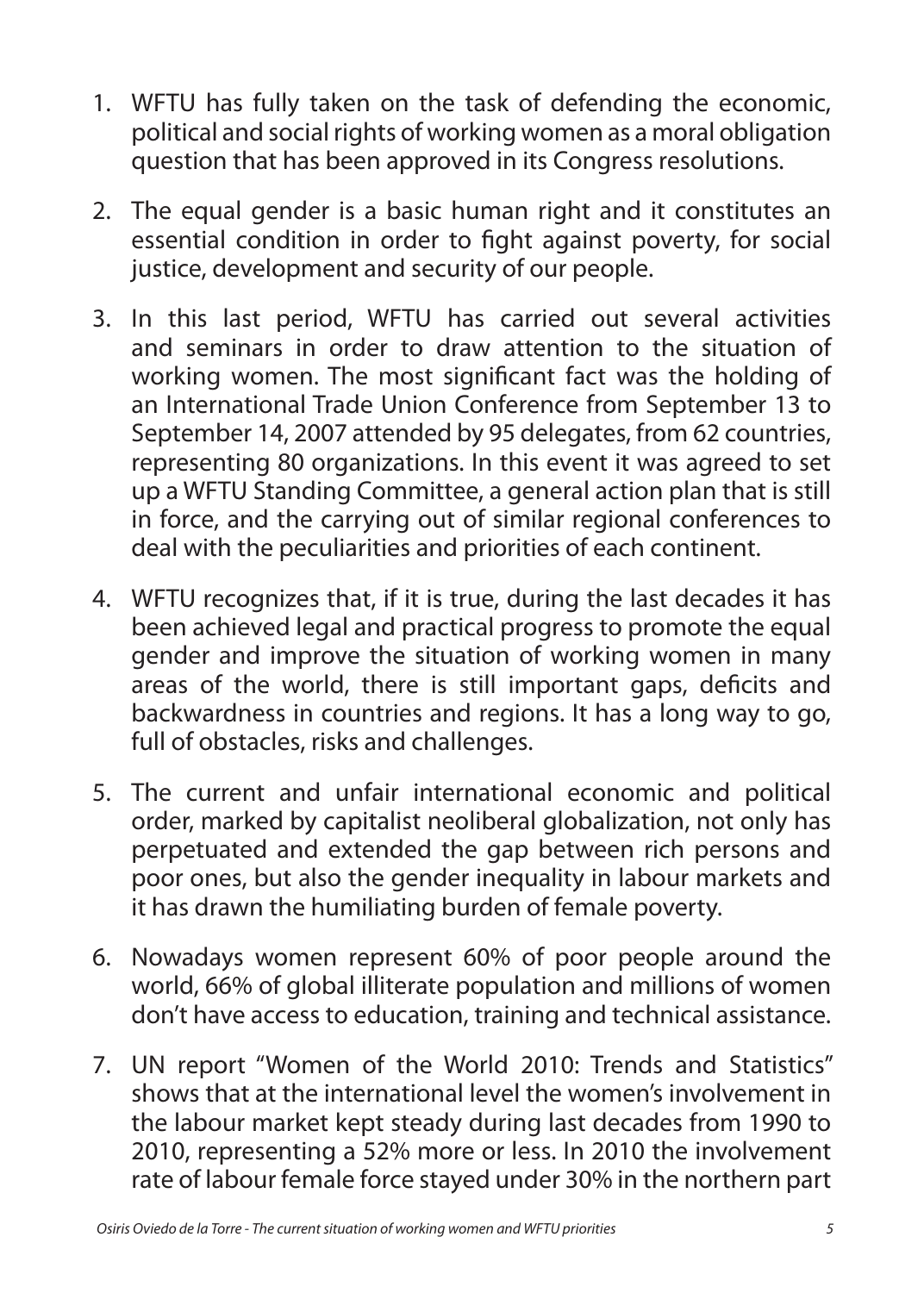of Africa and western Asia, under 40% in the south of Asia and under 50% in the Caribbean and Central America.

- 8. The underdevelopment situation affects 80% of global population, after suffering long years of colonization and exploitation of their natural resources. Their huge external debts with no guarantee of basic needs for the majority of these populations, put women in a more vulnerable situation.
- 9. Women join the labour market in deregulated jobs, work in indecent conditions and receive very low remunerations. They are integrated under worse legal conditions, under labour status, partial time contracts and many times they do not have the right to join a union; therefore they do not have a chance to organize in order to demand their most basic rights. This puts them in the bottom of the occupational hierarchy and they lack job security, an attack on their labour rights.
- 10. Working women are mainly in service and agricultural sectors. The service sector represents at least three quarter of women's employment in the majority of developed countries and in Latin America and the Caribbean. The agricultural sector represents more than a half of women's employment in sub-Saharan Africa and in the south of Asia.
- 11. Working women are subjected to an intense discrimination and receive the lowest wages compared to those earned by men even for the same job. Overall, women earn between 20-30% less than men.
- 12. Women work more hours than men. Added to the time devoted to wage-earning job is the non paid house work that women around the world do mainly by themselves without the help of their male partners.. The implementation of paternity leave is an important assistance for working women and it contributes to a better balance between work and family.
- 13. Maternity protection for a great number of working women is not guaranteed and working women who get pregnant are threatened with termination of their jobs, they receive suspension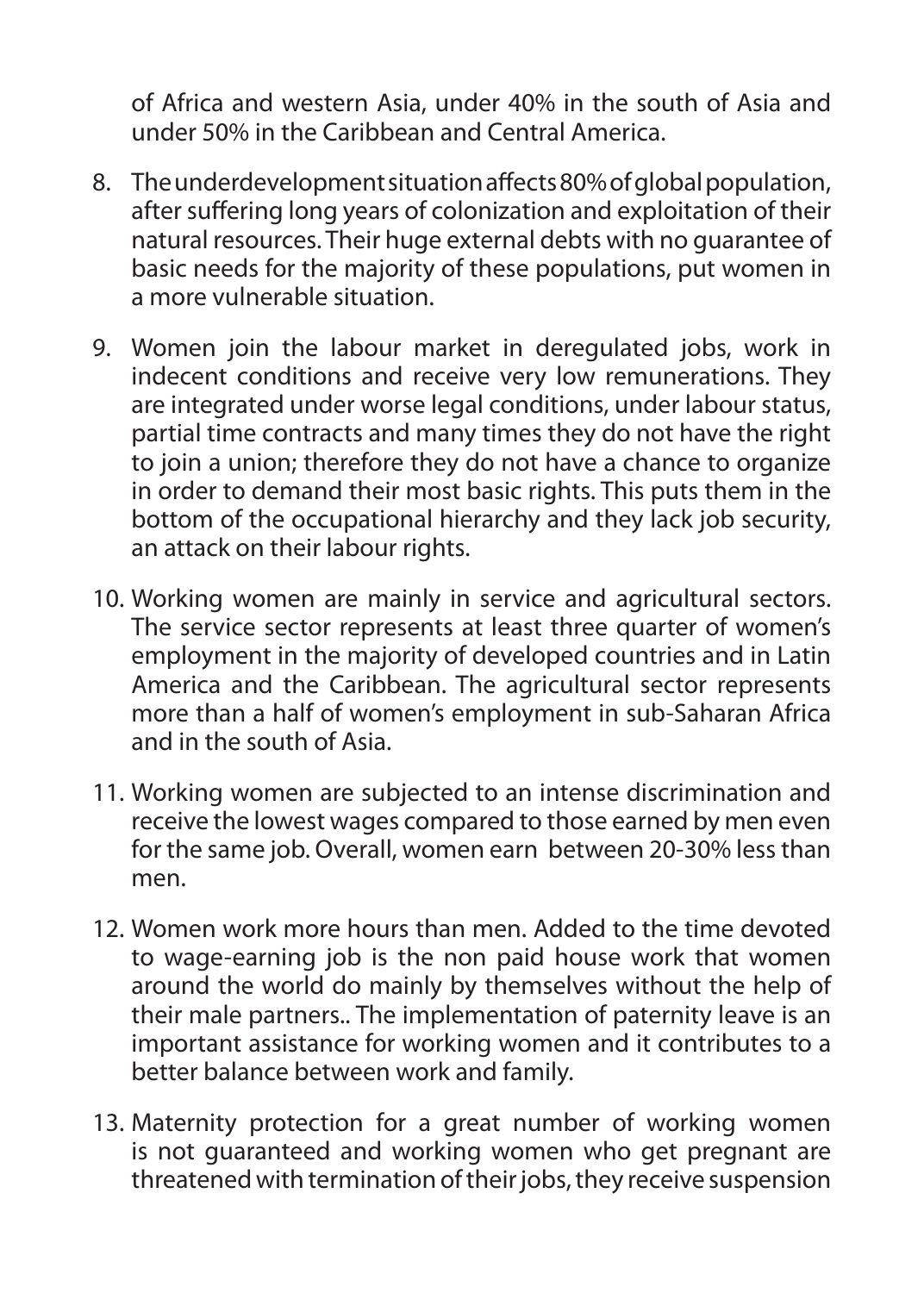without pay and increasing of health risks and problems due to their inadequate working conditions.

- 14. According to ILO (International Labour Organization) facts, it is estimated that every minute throughout the world, a woman dies due to pregnancy and birth complications. For every woman, who dies, 20 more suffer serious health damages or disability. In the underdeveloped world as a whole, the risk that a woman will die for causes related to pregnancy is of 1 out of 76, the probability in industrialized countries is of 1 out of 8000 pregnancies. In fact, the maternity infant mortality is concentrated in the poorest countries around the world, mainly in sub-Saharan Africa and East Asia.
- 15. Women immigrate more and more, legally or illegally, looking for jobs. They represent almost 50% of international immigration and they are the most exposed to exploitation and abuse because of sex, race, colour, religion, nationality and migratory status discrimination.
- 16. Violence against woman and girls is another problem and it has several forms, including domestic violence, rapes, women and girls trade, forced prostitution, violence during armed conflicts like murders, systematic rapes, sexual slave and forced pregnancy, murders due to honour reasons, and so on. Overall, one out of every three women, including young women, have been beaten or have been a sex object during her lifetime. Governments have to ensure that all necessary means are put in order to prevent, sanction and eliminate all forms of violence against women.
- 17. In many areas around the world old women don't have any choice but to work to survive, often doing informal jobs and vulnerable ones, including non paid domestic jobs. This sector is especially vulnerable due to the high level of unemployment, underemployment and the lack of social security available to them; add to this, sex and age discrimination.
- 18. The current financial, economic, social, labour and ecological crisis is adding more additional problems to this already chaotic scene, with particular impact on more vulnerable groups. Women and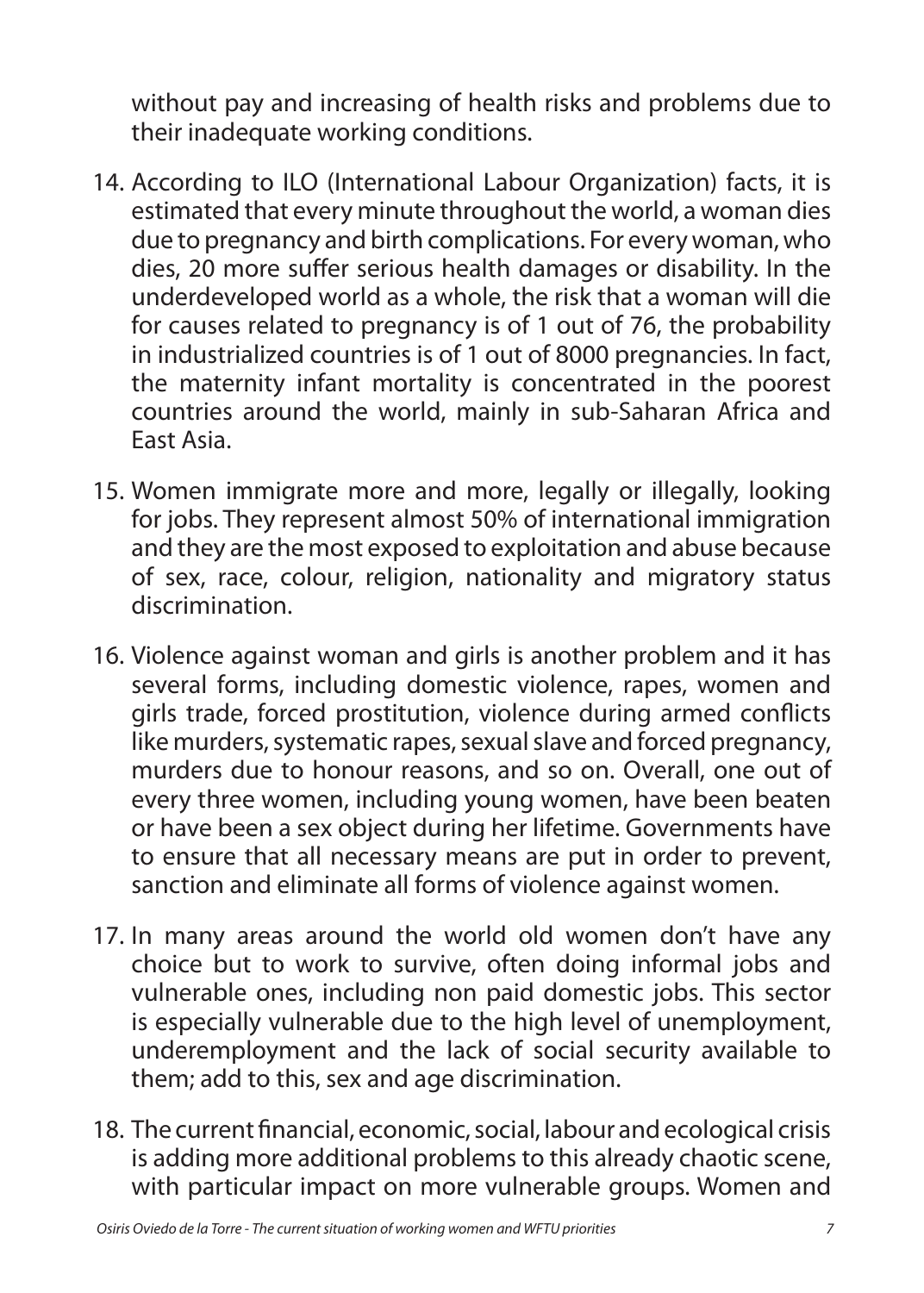girls generally are exposed to greater violence risks during crisis since their economic and social rights are undermined. Women notice that their employment chances are reduced and they are forced to accept marginal and poorly paid jobs.

- 19. Nowadays, unemployment directly affects more than 80 million women and these figures may be higher. According to ILO facts, the unemployment female rate at the international level increased from 6,0% in 2007 to 7,0% in 2009, a little more than the male rate which increased from 5,5% to 6,3%. In many cases women are the first ones to be fired and generally they are less trained. In Third World countries female unemployment reaches 80%. In many parts of African 9 out of every 10 women do not have a job.
- 20. Another additional pressure on women is related to the implication of reduction and elimination of social public services due to the lack of financial resources. This could mean greater domestic responsibility such as looking after children and older people when hospitals, senior homes and day-care centers are eliminated or reduced.
- 21. The food crisis has had hard impacts on women who take on the responsibility of feeding their families and managing limited family's budgets; women are the highest numbers in the labour force in the agricultural sector in areas like Asia (50%) and Africa (60-80%).
- 22. The environmental crisis shows the predatory and patriarchal sense of this model of developing based on commercialization, waste and consumerism. Climatic change, privatization and water, air, ground and food pollution threaten the quality of life amongst the whole population, having a particular impact on women.
- 23. Other situations like wars, conflicts, blockades, natural disasters, HIV/AIDS augment problems faced by working women and obstruct progress for women in general.
- 24. The current situation and international context could put a brake on and revert the achieved progress in matters related to gender equality and the modest Goals of Millennium Development; this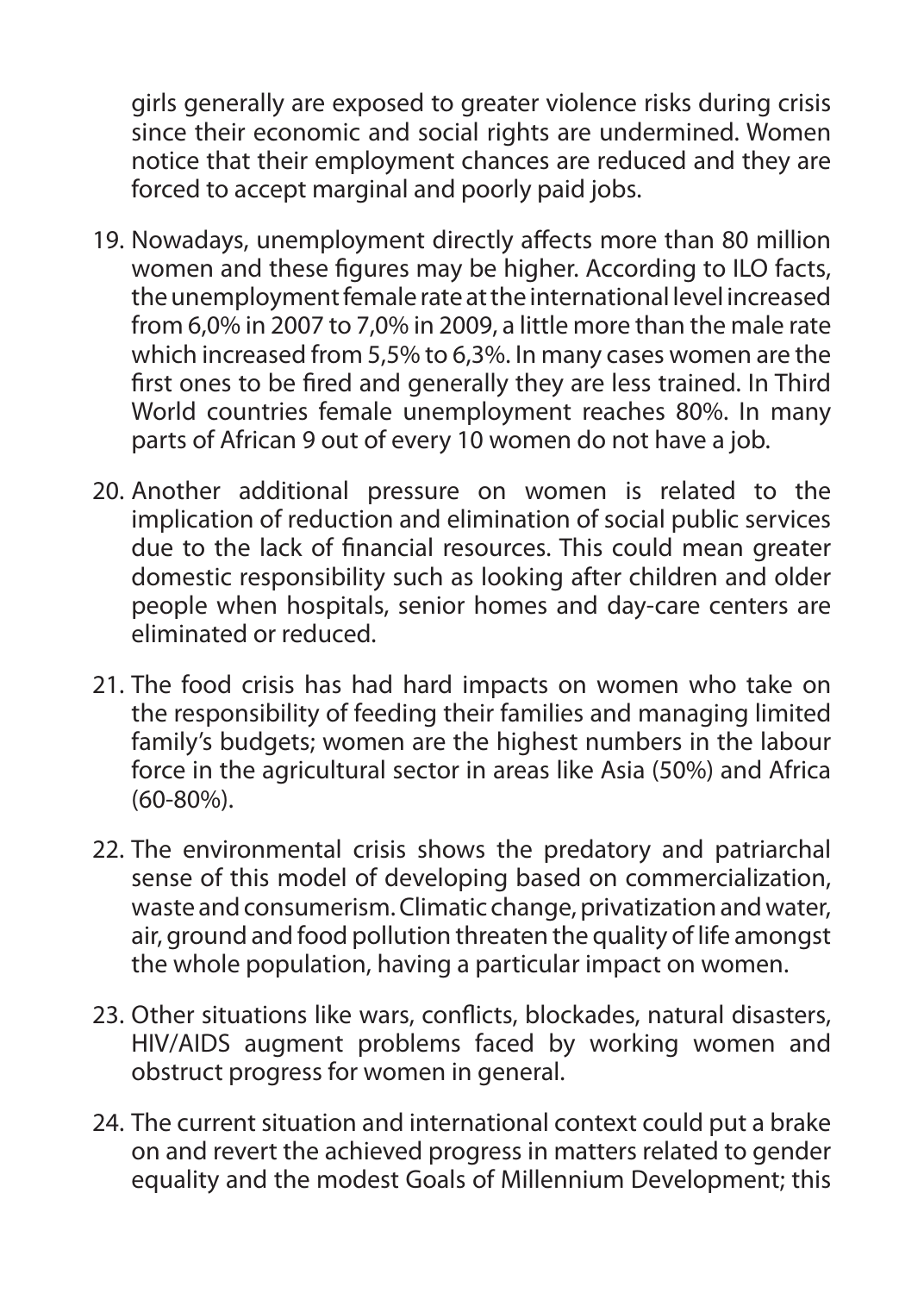goal may not be achieved in the midst of this devastating and exploitative neoliberal capitalist system.

- 25. All working women should be organised in unions and also propel their vindications. The struggle of working women should begin at their workplaces and within the rank-an-file of their trade union organisations.
- 26. In spite of the fact the participation of women in the labour force has grown during the most recent decades, and that they represent a majority in sectors related to services and agriculture, their trade union representation and participation as members and leaders in trade union organisations still remains to be very limited.
- 27. Many factors could influence the above mentioned situation. A large number of women work in the informal sector and in quite atypical working conditions which make their ability to organise and affiliation to unions more difficult. Many of these women do not appreciate the potentials of the trade unions for their benefit, others are afraid of reprisals from their employers and other do no have time for participating in trade union activities because of family responsibility, etc. On the other hand, some trade unions have not dedicated proper time and priority to these issues of gender equality due to different reasons, challenges and junctures, but what is real, is that women needs the unions and unions needs women.
- 28. Trade union organisations must be able to demonstrate that gender equality constitutes a comprehensive part of their own policies and structures. Our trade union organisations could become a powerful instrument for a change towards gender equality at the level of our trade union organisations, at the level of enterprises; but also, at a national and international levels in alliance with other social actors.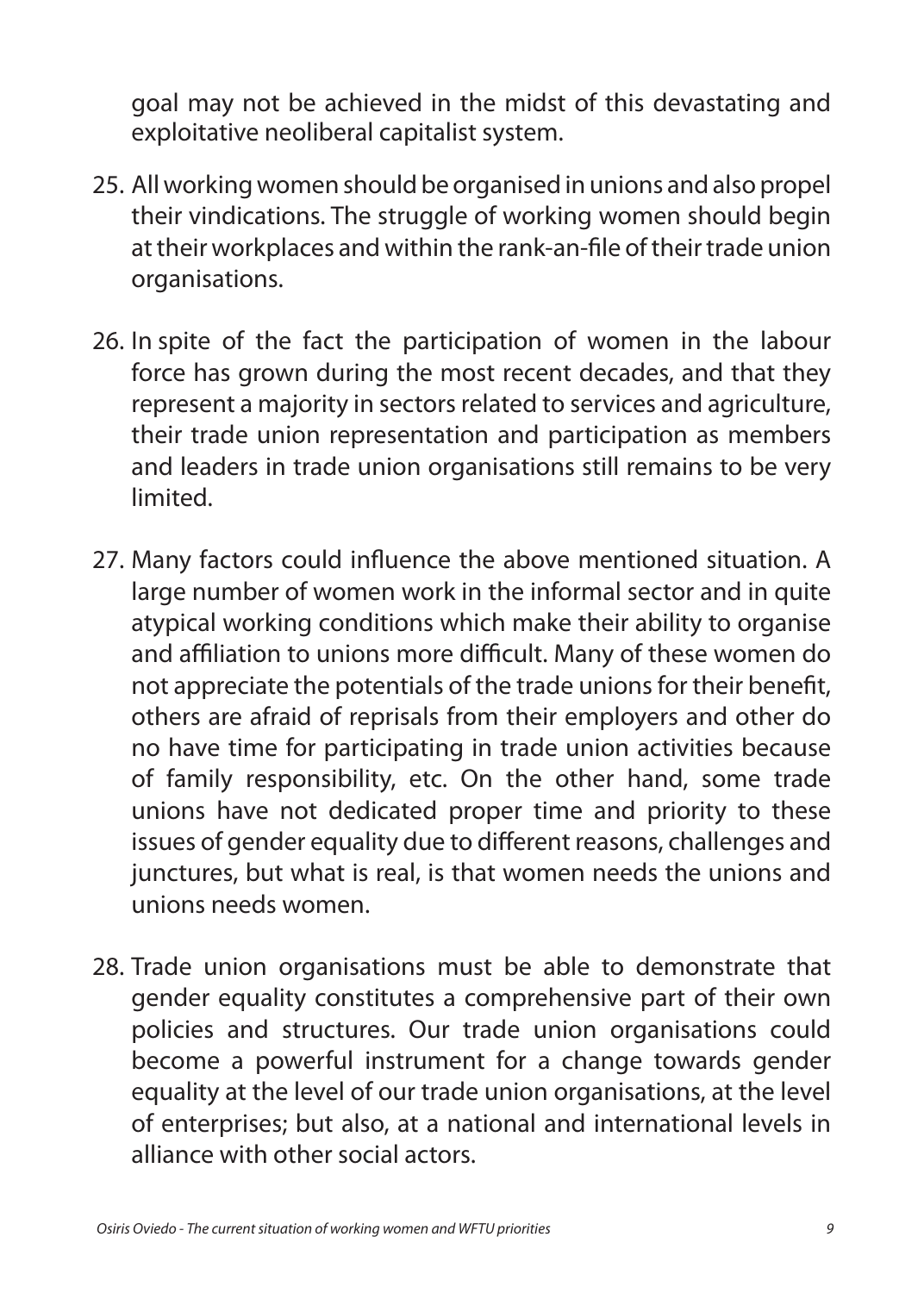- 29. Within the current capitalist neo-liberal context, the attainment of a real equality of women in economic, labour, social and political life demands an attack on the causes for such situation, eliminating the patriarchal concept of seeing women as a "commodity, an owned object" and to advance in the process of a radical transformation of the society.
- 30. The XVI Congress of the World Federation of Trade Unions will be an occasion for debating and reflecting around the issue of working women and to also examine what could be done in order to demand from our governments and employers, but also, what could be done within our own trade union organisations and work places. Such as increasing the number of women affiliated to our unions, how to facilitate their access to leading positions within the unions, incorporating their demands to our policies during the process of collective negotiations and in general, in all our actions.
- 31. Women emancipation is an inseparable part of the emancipation of the working and of class struggle in our society. The struggle of working women and workers in general are the same, geared towards eliminating the exploitation of man by man. Labour oriented trade unions are called to play a more active role in the handling of these issues.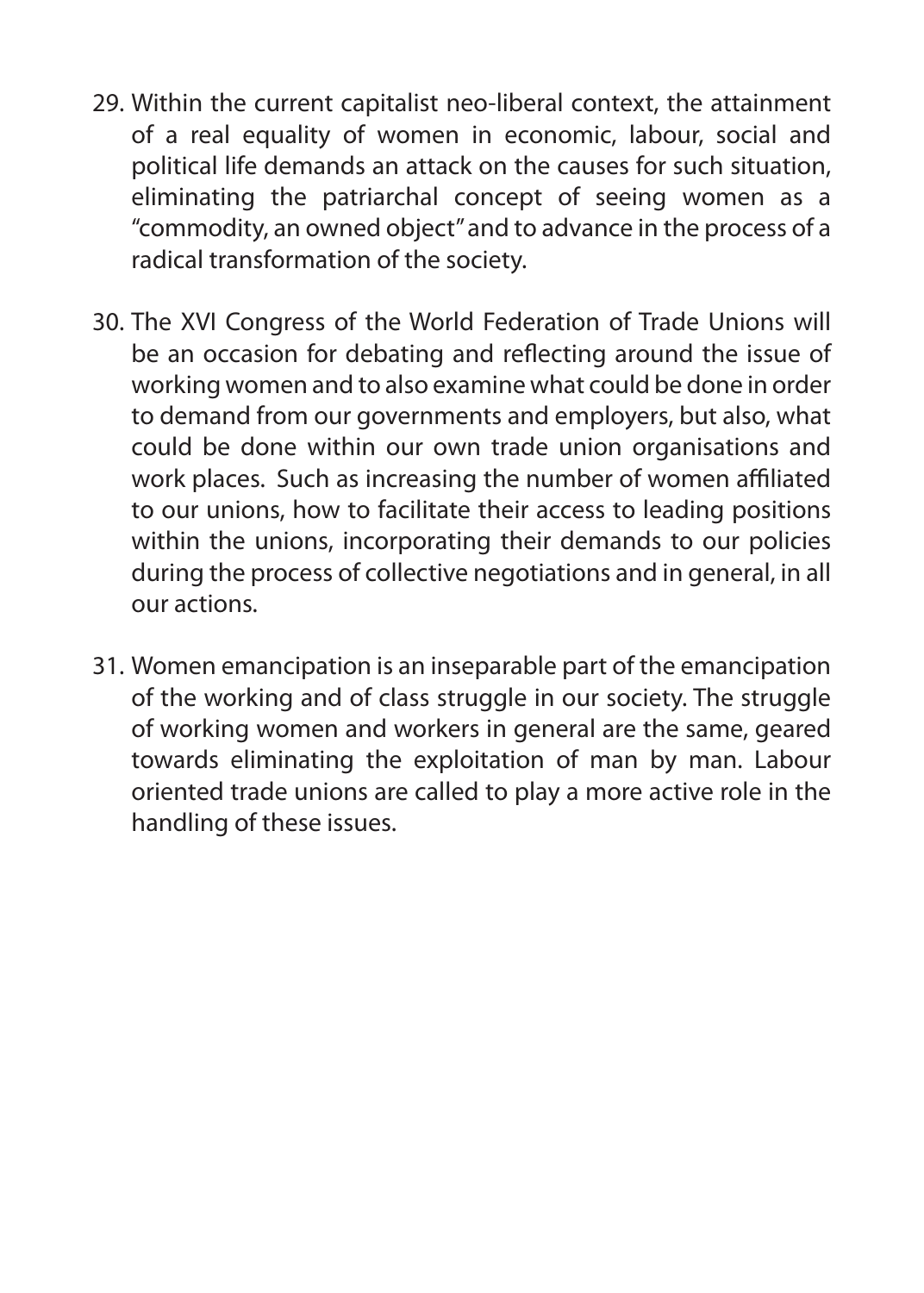### **32.WFTU priorities**

- a) The struggle for full employment, well-paid jobs with quality and full respect for labour rights.
- b) The fostering of equitable accessto education, the development of upgrading and professional training.
- c) The promotion of campaigns led towards unionising working women. Seeking innovative forms for organising women who works in precarious conditions outside a formal workplace.
- d) To provide special attention to the most vulnerable sectors, such as agriculture workers, those of industrial free zones, housewives, migrant workers, indigenous people, tribal groups, pensioners, young workers and other.
- e) To develop trade union training programs on gender equality in the workplace.
- f) To inform working women about the laws and international conventions related to gender, to explain to them about their legal rights and to help them to ensure their fulfilment, including legal advice in case of them presenting demands against violations of the worker's rights and for the supervision of the ILO Conventions.
- g) Toreinforcethecapacityofthetradeunionsforincludingworking women and the issue of gender in the collective bargaining process and the policies of trade union management.
- h) To promote the ratification and application of the Convention of All Forms of Discrimination against Women and those International Conventions related to gender equality. (Conventions 100, 111, 156, 183 and others).
- i) To support the adoption of the International Conventions for the protection of household workers and to promote its ratification.
- j) To propel domestic legislations against gender discrimination and to develop actions geared towards confronting the practice of inequalities.
- k) To support health & safety measures for workers.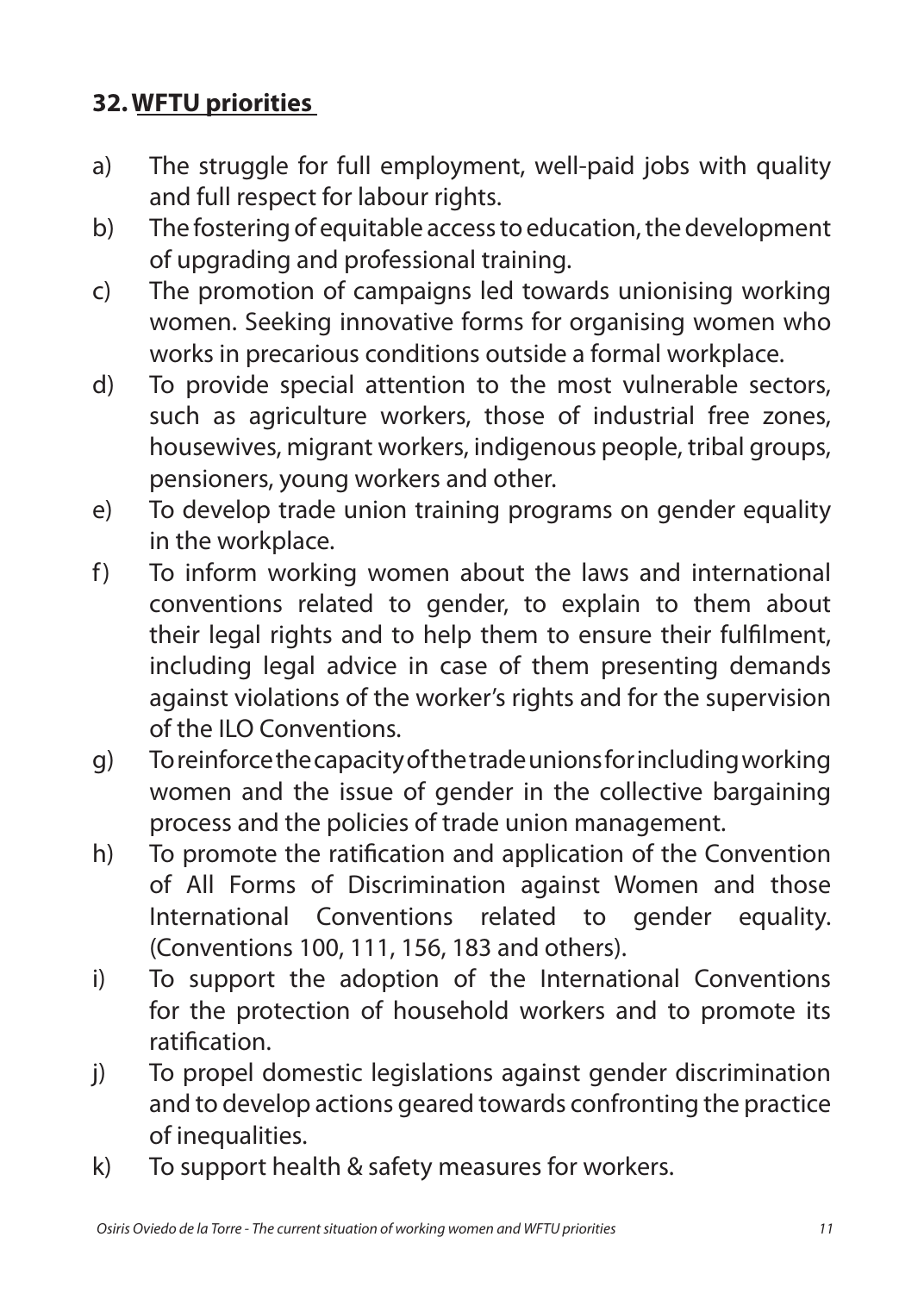- l) To favour the protection of maternity and paternity.
- m) To promote measure that might help men as well women in order to conciliate labour and family responsibilities and a more equitable share of tasks.
- n) To demand from governments the efforts to offer more quality services in day-care centres and care for the elder.
- o) To develop campaigns of consciousness and defence for promoting the advantages of gender equality in the world of labour within the framework of May Day activities, the International Women's Day, as in other important events and Conferences.
- p) To develop campaigns for equal work-equal pay at the workplaces and in society.
- q) Todevelopeffortsgearedtowardsidentifyingsexualharassment, gender violence and to seek legislation on these issues in each country.
- r) To create closer alliance and relations with the FDIM and other women organisations, at the domestic and international levels.
- s) To increase our actions of solidarity and support to the struggle of trade unions and associations in favour of the rights of working women.
- t) To promote the parity between boys and girlsin basic education programs and to fight tenaciously against child labour.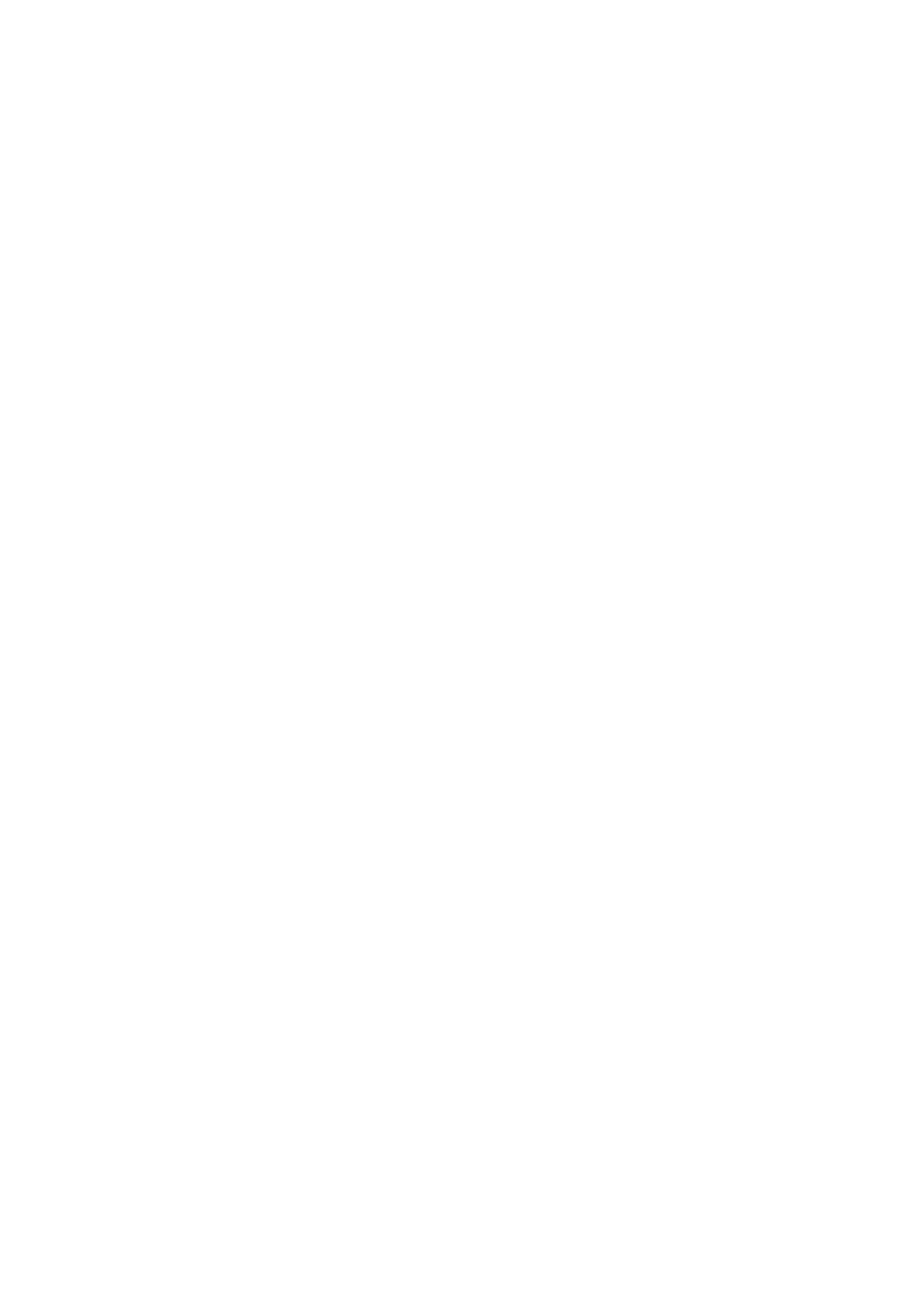**16° Congreso Sindical Mundial 6-10 Abril 2011**

# **La situación actual de la mujer trabajadora y las prioridades de la FSM**

Osiris Oviedo de la Torre, Secretaria General Adjunta de la FSM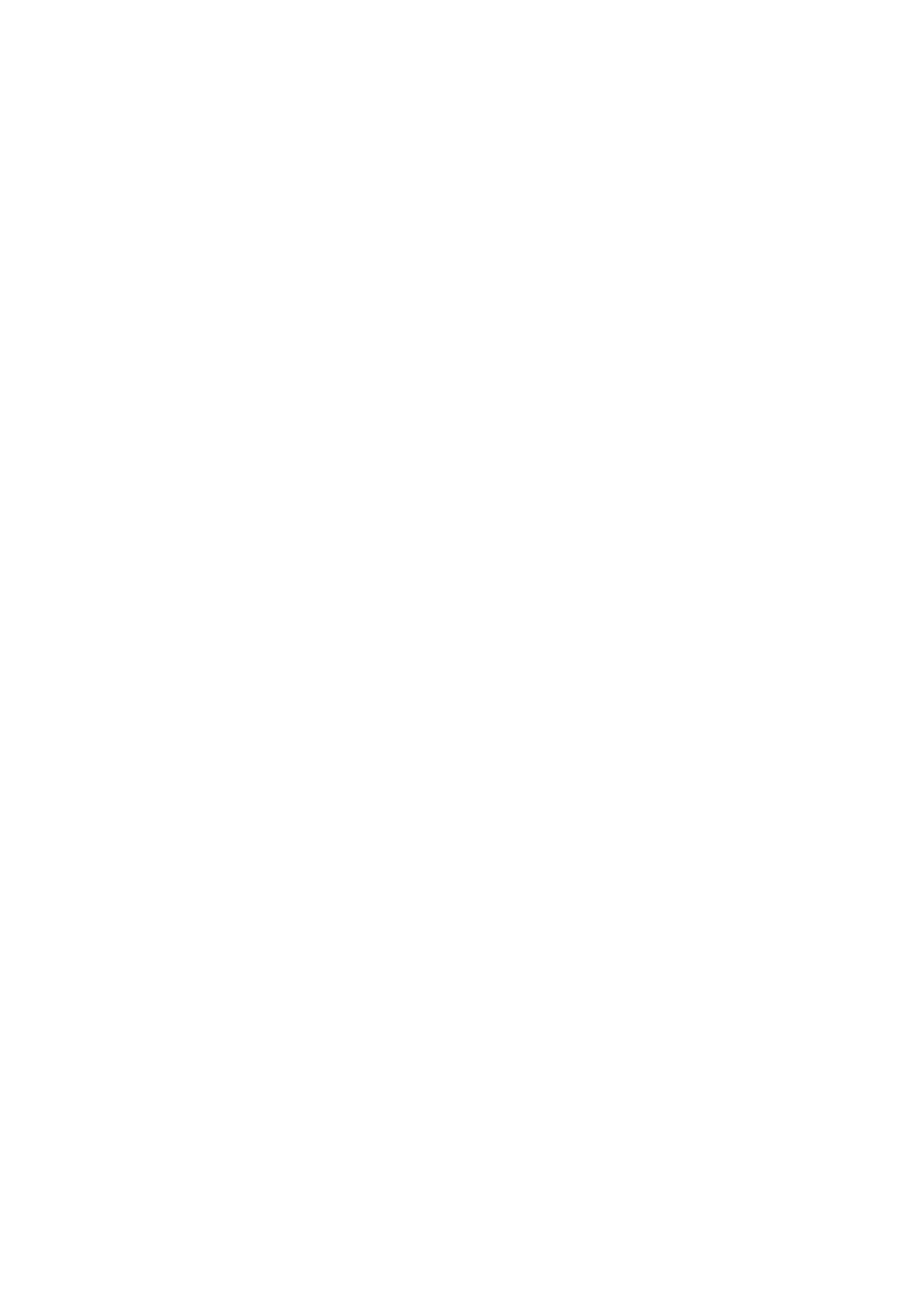- 1. La Federación Sindical Mundial ha asumido plenamente la tarea de la defensa de derechos económicos, políticos y sociales de las mujeres trabajadoras, como una obligación moral, cuestión que ha sido aprobada en resoluciones de sus Congresos.
- 2. La igualdad de género es un derecho humano fundamental y constituye una condición esencial para luchar contra la pobreza, por la justicia social, el desarrollo y la seguridad de nuestros pueblos.
- 3. En este último período, la Federación Sindical Mundial ha ejecutado diversas actividades y seminarios para llamar la atención acerca de la situación de las mujeres trabajadoras. Lo más significativo, fue la celebración de una Conferencia Sindical Internacional, los días 13 y 14 de septiembre del 2007 con la participación de 95 delegados, de 62 países en representación de 80 organizaciones. En este evento, se acordó la constitución de un Comité Permanente de la FSM, un plan de acción general que aún está vigente y la realización de similares conferencias regionales para abordar las peculiaridades y prioridades específicas de cada continente.
- 4. La Federación Sindical Mundial reconoce que si bien durante las últimas décadas se han realizado progresos legales y prácticos para promover la igualdad de género y mejorar la situación de las mujeres trabajadoras en muchas partes del mundo, todavía existen importantes brechas, déficits y retrocesos en países y regiones. Queda un largo camino por recorrer lleno de obstáculos, riesgos y desafíos.
- 5. El actual injusto orden económico y político internacional, marcado por la globalización capitalista neoliberal, no sólo ha perpetuado y ampliado la brecha entre ricos y pobres, sino también la desigualdad de género en los mercados laborales y ha arrastrado consigo el humillante lastre de la feminización de la pobreza.
- 6. Hoy día las mujeres representan el 60% de los pobres del mundo, el 66% de la población mundial analfabeta y millones de mujeres no tienen acceso a la educación, capacitación y asistencia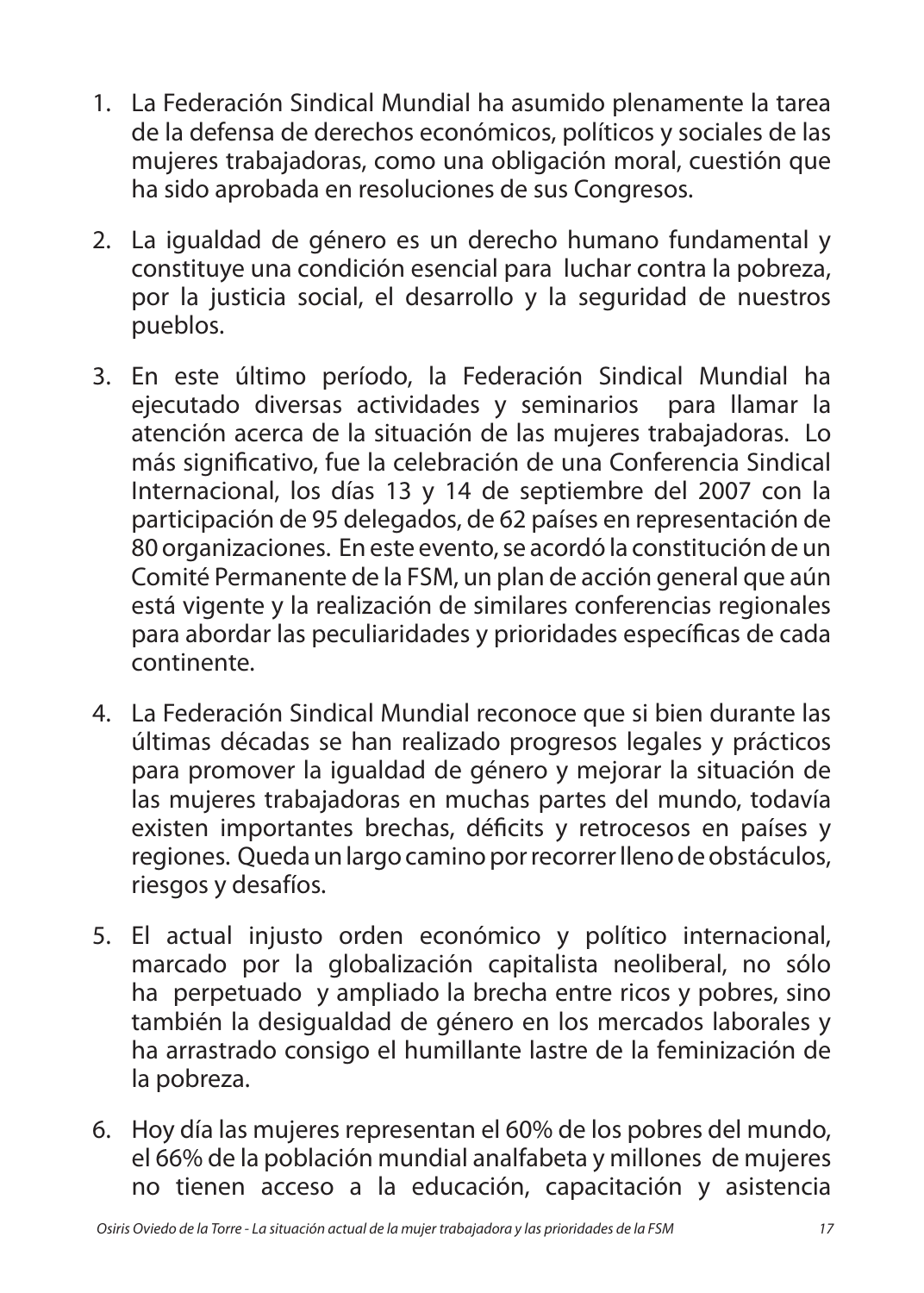técnica.

- 7. El informe de Naciones Unidas "*Las Mujeres del Mundo 2010*: *Tendencias y Estadísticas",* señala que a nivel mundial, la participación de la mujer en el mercado laboral se mantuvo estable en las dos décadas de 1990 a 2010, situándose en torno a un 52%. En el 2010, la tasa de participación de la fuerza laboral femenina se mantuvo por debajo del 30 por ciento en el norte de África y Asia Occidental, por debajo del 40% en el sur de Asia y por debajo del 50% en el Caribe y América Central.
- 8. La situación de subdesarrollo que afecta al 80% de la población mundial, tras haber sufrido largos años de colonización y explotación de sus recursos naturales, sus enormes deudas externas y la no garantía de las necesidades básicas para una gran mayoría de estas poblaciones, pone en una situación más vulnerable a las mujeres de estas regiones.
- 9. Las mujeres ingresan al mercado laboral en trabajos desregulados, realizado en condiciones indecentes y percibiendo muy bajas remuneraciones. Son integradas bajo las peores condiciones legales, bajo status laboral, contratos a tiempo parciales y en ocasiones sin derecho a sindicalizarse y, por ende, sin oportunidad de organizarse para reclamar sus derechos más elementales. Esto las coloca en el fondo de la jerarquía ocupacional y en condiciones de inseguridad laboral, algo que funciona como un instrumento de ataque contra los derechos laborales.
- 10. Las mujeres trabajadoras se encuentran mayoritariamente en el sector de los servicios y en la agricultura. El primero representa por lo menos tres cuartas partes del empleo de las mujeres en la mayoría de los países desarrollados y en América Latina y el Caribe. El segundo representa más de la mitad del empleo de las mujeres en África subsahariana y en el sur de Asia.
- 11. Las mujeres trabajadoras son sometidas a una intensa discriminación y perciben salarios inferiores a los de los hombres, incluso por el mismo trabajo. Globalmente, las mujeres ganan entre un 20-30% menos que los hombres.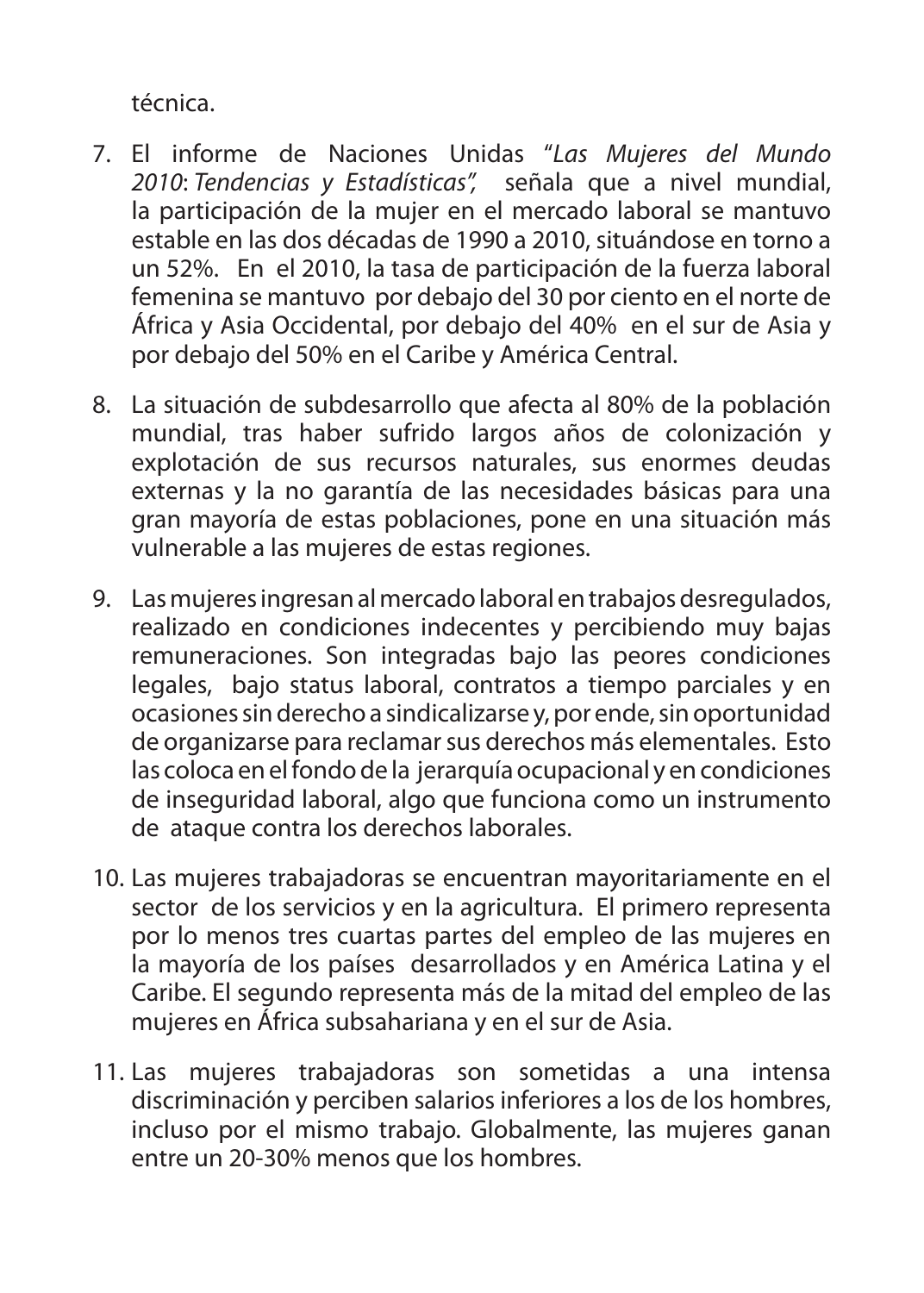- 12. Las mujeres trabajan más horas que los hombres. Al tiempo que dedican al trabajo asalariado, se suma el trabajo doméstico no remunerado que, en todo el mundo, es abrumadoramente femenino. La implementación de licencias de paternidad constituye una asistencia importante para las mujeres trabajadoras y favorece un mejor balance trabajo y familia.
- 13. La protección a la maternidad para un vasto número de mujeres trabajadoras es apenas garantizada y las trabajadoras que quedan embarazadas soportan amenazas de despido, suspensiones salariales e incremento de los riesgos sanitarios debido a las inadecuadas condiciones de trabajo.
- 14. Según datos de la OIT, a nivel mundial, se estima que cada minuto muere una mujer debido a complicaciones del embarazo o el parto. Por cada mujer que muere, unas 20 sufren lesiones o discapacidades graves. En el mundo subdesarrollado en su conjunto, el riesgo que una mujer muera por causas relacionadas con la maternidad es de 1 entre 76, probabilidad que en los países industrializados es de 1 entre 8 000. De hecho, la mortalidad materno infantil está concentrada en los países más pobres del mundo, principalmente en África subsahariana y Asia del Este.
- 15. Cada vez emigran más mujeres, legal e ilegalmente, en busca de un empleo. Ellas representan casi el 50% de la emigración internacional y son las más expuestas a la explotación, al abuso y a la discriminación por sexo, por raza, color, religión, nacionalidad y estatus migratorio.
- 16. La violencia contra la mujer y niñas es otro problema y adopta diversas formas, incluidos la violencia en el hogar, las violaciones, la trata de mujeres y niñas, la prostitución forzada, la violencia en situaciones de conflicto armado, como los asesinatos, las violaciones sistemáticas, la esclavitud sexual y el embarazo forzado, los asesinatos por razones de honor, etc. Globalmente, una de cada tres mujeres y jóvenes han sido golpeadas o han sido objeto de abuso sexual en sus vidas. Los gobiernos tienen que asegurar todos los medios necesarios para prevenir, sancionar y erradicar todas las formas de violencia contra las mujeres.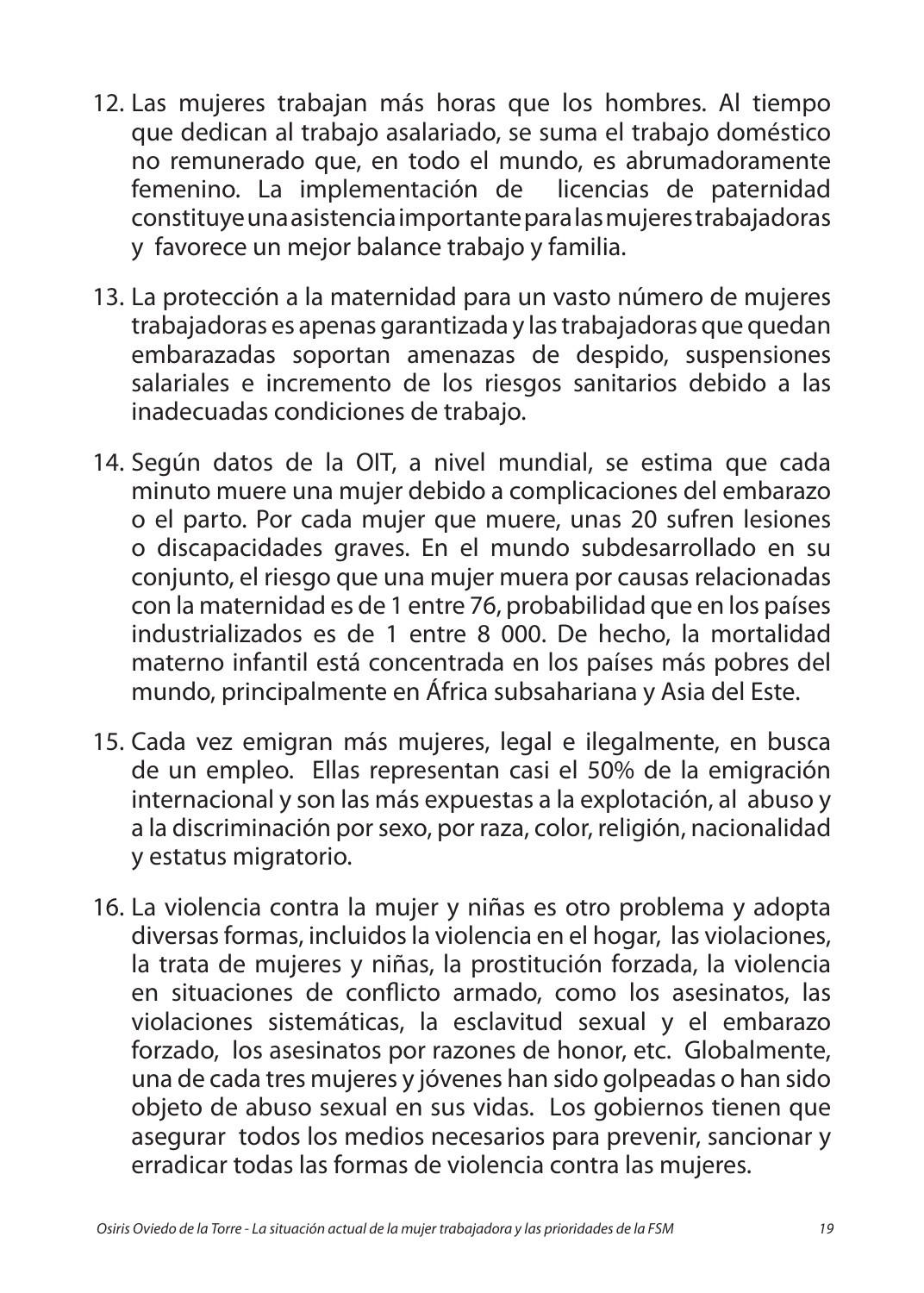- 17. En muchas partes del mundo, las mujeres de edad no tienen más remedio que trabajar para sobrevivir, a menudo desempeñando trabajos informales y vulnerables, comprendidos el trabajo doméstico no remunerado. Este sector es especialmente vulnerable debido al elevado nivel de desempleo, subempleo y falta de cobertura de seguridad social, a lo que se suma la discriminación por razón sexo y de edad.
- 18. A este ya caótico escenario, la presente crisis financiera, económica, social, laboral y ecológica mundial viene a sumar más agravantes, con particular impacto en los grupos más vulnerables. Las mujeres y niñas por lo general están expuestas a mayores riesgos de violencia en tiempos de crisis y a que sus derechos económicos y sociales puedan ser más socavados. Las mujeres ven reducidas sus oportunidades de empleo y son obligadas a aceptar trabajo marginal y mal pagado.
- 19. Hoy día, el desempleo toca directamente a más de 80 millones de mujeres y estas cifras pueden incrementarse. Según datos de la OIT, la tasa de desempleo femenino a nivel mundial aumentó de 6,0 por ciento en 2007 a 7,0 por ciento en 2009, un poco más que la tasa masculina, que aumentó de 5,5 a 6,3 por ciento. En muchos casos, las mujeres son las primeras en ser despedidas y por lo general están menos capacitadas, por lo cual son consideradas más prescindibles. En regiones del Tercer Mundo, el desempleo femenino alcanza hasta un 80%. En gran parte de África, 9 de cada 10 mujeres no tienen trabajo.
- 20. Otra presión adicional sobre las mujeres, se refiere a las implicaciones de la reducción y eliminación de servicios sociales públicos ante menor disponibilidad de recursos fiscales. Esto puede generar mayor carga doméstica, como el cuidado de los niños y ancianos, si se reducen guarderías, asilos y hospitales.
- 21. La crisis alimentaria también ha tenido severos impactos en las mujeres, quienes no sólo asumen la responsabilidad de alimentar a sus familias y en muchos casos administrar limitados presupuestos familiares, sino que constituyen la fuerza laboral mayoritaria en el sector agrícola, como en Asia 50% y en África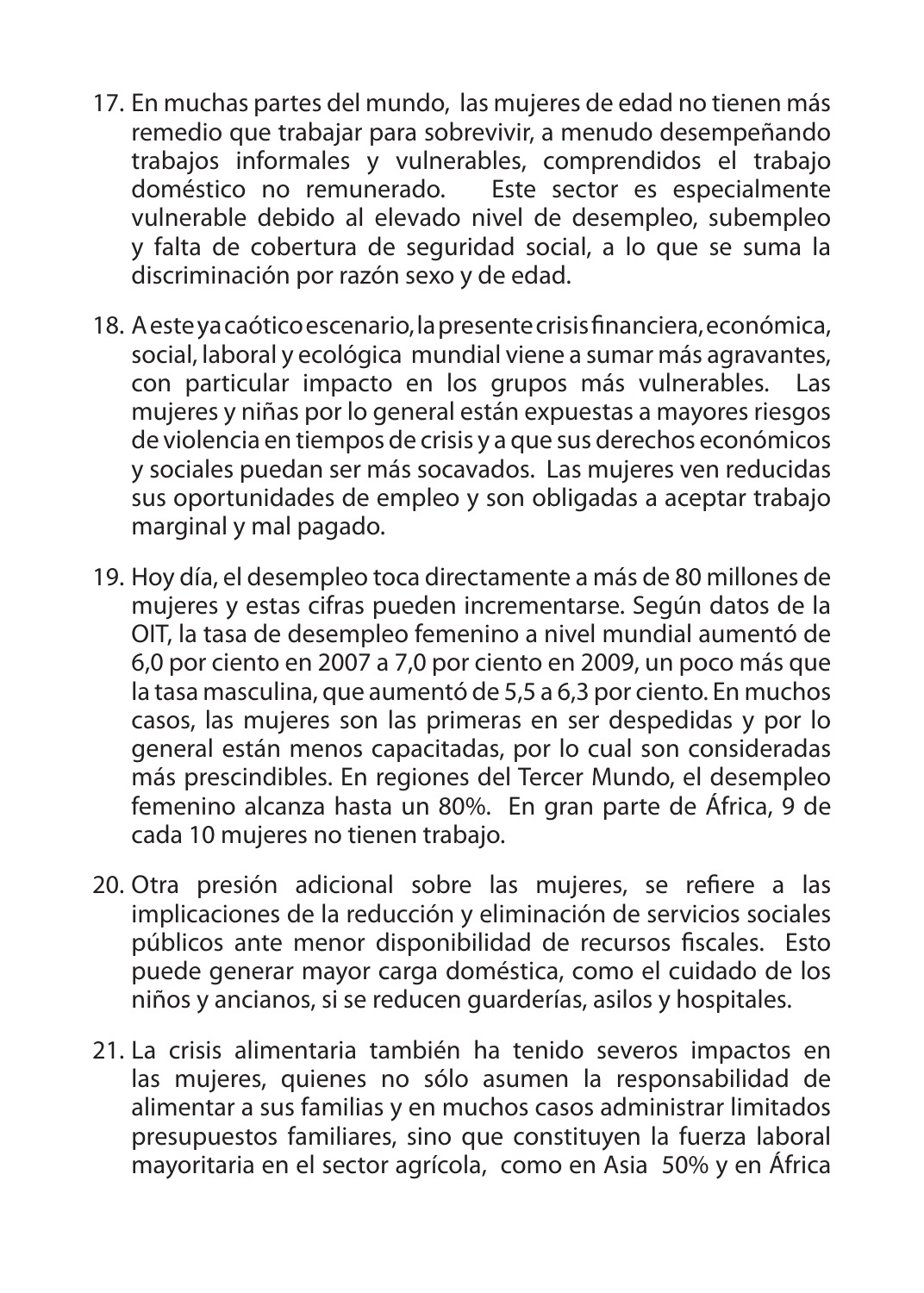entre un 60 y 80%.

- 22. La crisis medioambiental revela la lógica predatoria, patriarcal de este modelo de desarrollo basado en la mercantilización, el despilfarro y el consumismo. El cambio climático, la privatización y contaminación del agua, del aire, del suelo y de los alimentos, amenazan la calidad de vida de toda la población, con un impacto particular en las mujeres.
- 23. Otras situaciones como las guerras, los conflictos, los bloqueos, los desastres naturales, la expansión del VIH/SIDA acentúan los problemas que enfrentan las mujeres trabajadoras e impiden el progreso en esta materia.
- 24. La actual situación y contexto internacional podría poner freno o incluso revertir los progresos alcanzados en materia de igualdad de género y las modestas Metas de Desarrollo del Milenio, no podrán alcanzarse en medio de este devastador y explotador sistema capitalista neoliberal.

#### **a. La mujer trabajadora y los sindicatos**

- 25. Todas las mujeres trabajadoras deberían sindicalizarse e impulsar sus reivindicaciones. La lucha de la mujer trabajadora debe empezar en el centro de trabajo y en el seno de las organizaciones sindicales.
- 26. A pesar de que la participación de las mujeres en la fuerza laboral ha crecido en las últimas décadas y que son mayoritarias en sectores como los servicios y la agricultura, su representación y participación sindical como miembros y como dirigentes en las organizaciones sindicales sigue siendo muy limitada.
- 27. Muchos factores pueden influir en esta situación. Una gran parte de las mujeres trabajan en el sector informal y en condiciones atípicas, locualdificultasuorganizaciónyafiliaciónalossindicatos. Muchas mujeres trabajadoras no aprecian el potencial de los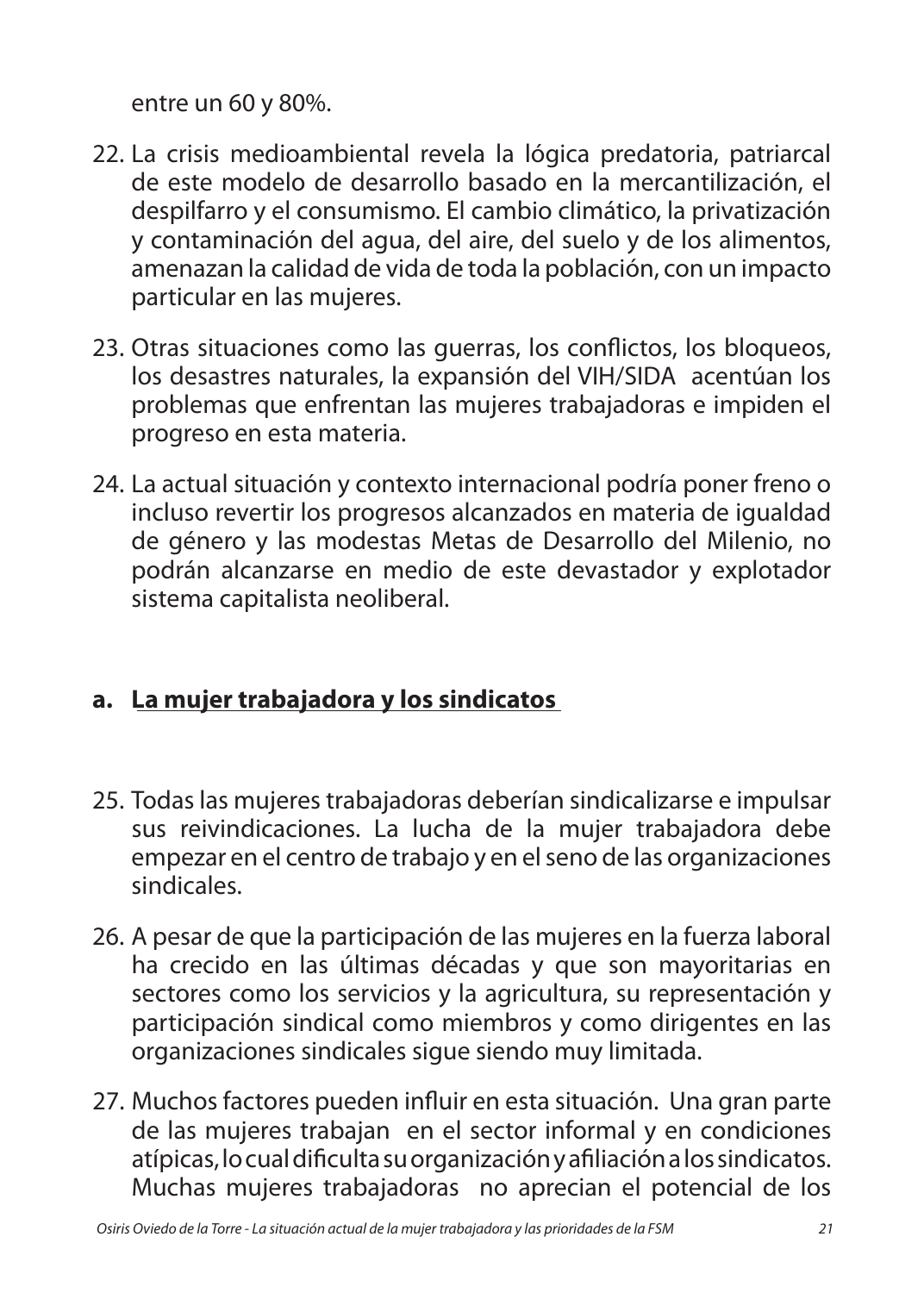sindicatos en su beneficio, otras temen represalias por parte de sus empleadores, otras no tienen tiempo para participar en las actividades sindicales debido a las responsabilidades familiares, etc. Por otra parte, algunas organizaciones sindicales, no han prestado la debida atención y prioridad a estostemas de igualdad de género por diversas razones, retos y coyunturas, pero lo cierto es que, las mujeres necesitan los sindicatos y los sindicatos necesitan a las mujeres.

- 28. Las organizaciones sindicales deben demostrar que la igualdad de género constituye una parte integral de sus propias políticas y estructuras. Nuestras organizaciones sindicales pueden ser un instrumento poderoso para el cambio hacia la igualdad de género a nivel de organización sindical, a nivel de empresa, pero también a nivel nacional e internacional en alianza con otros actores sociales.
- 29. En el actual contexto del capitalismo neoliberal, lograr la verdadera igualdad de la mujer en la vida económica, laboral, social y política exige atacar las causas de esta situación, eliminar el concepto patriarcal de que la mujer es "una mercancía, una propiedad" y avanzar en el proceso de transformación radical de la sociedad.
- 30. El XVI Congreso de la Federación Sindical Mundial será una ocasión para discutir y reflexionar sobre estos temas de la mujer trabajadora y para examinar lo que podemos exigir a gobiernos y empleadores, pero también lo que se puede hacer en nuestras propias organizaciones sindicales y centros de trabajo. Cómo lograr mayor afiliación de las mujeres a los sindicatos, cómo propiciarsuaccesoanivelesdedirecciónsindical, cómoincorporar sus reivindicaciones en nuestras políticas, en el proceso de negociación colectiva y en general en nuestras acciones.
- 31. La emancipación de la mujer es una parte inseparable de la emancipación de la clase trabajadora y de la lucha de clases en nuestrassociedades. Laluchadelastrabajadorasylostrabajadores es la misma lucha encaminada a eliminar la explotación del hombre por el hombre. Las organizaciones sindicales clasistas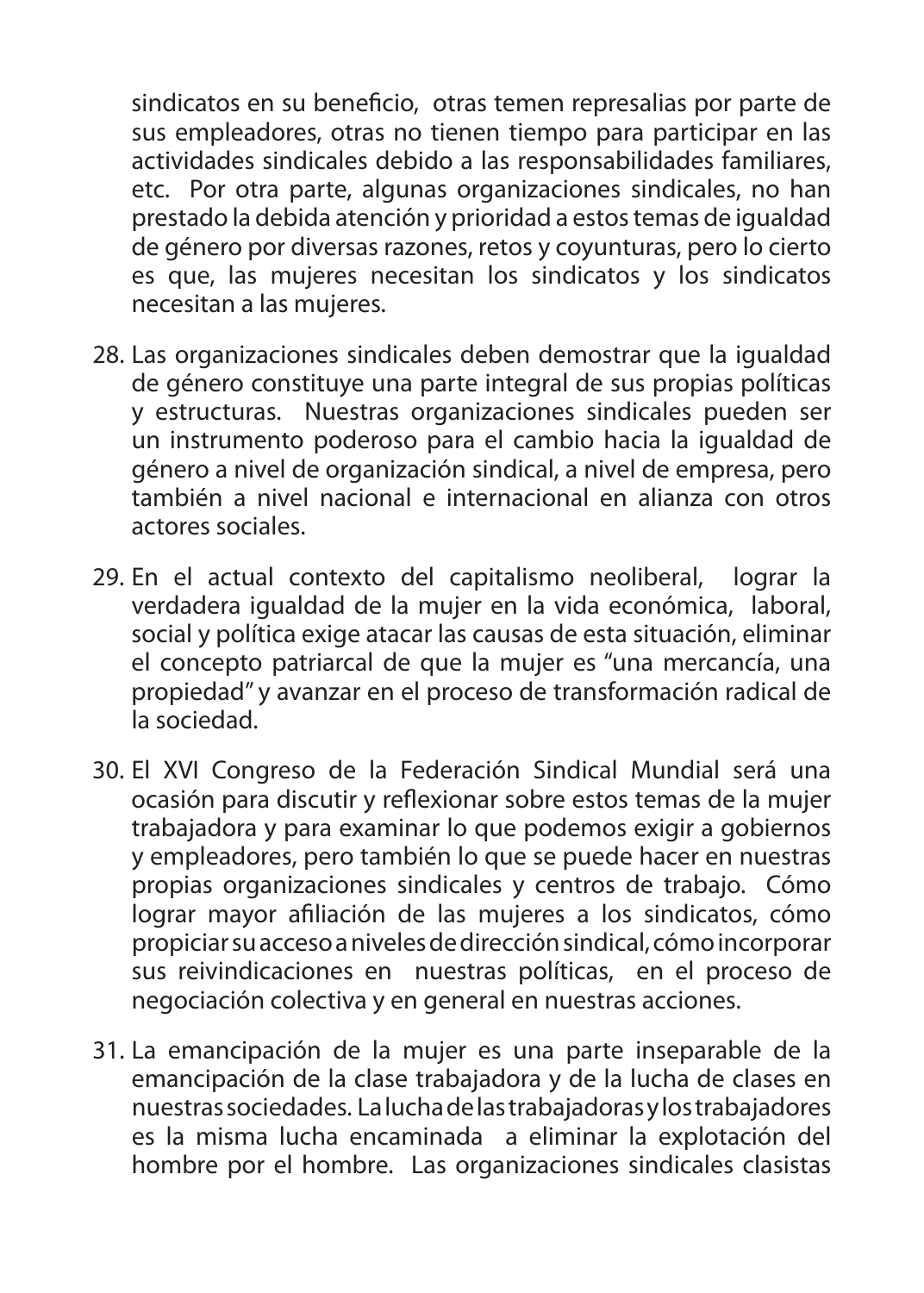están llamadas a jugar un papel más activo en estos temas.

#### **Prioridades de la FSM**

- a. Luchar por el pleno empleo, el trabajo remunerado con calidad y el pleno respeto de los derechos laborales.
- b. Fomentar el acceso equitativo a la educación, el desarrollo de las calificaciones y la capacitación profesional.
- c. Promover campañas para sindicalizar a las mujeres trabajadoras. Buscar modos innovadores de alcanzar y organizar a las mujeres que trabajan en condiciones precarias, fuera del lugar de trabajo formal.
- d. Prestaratenciónespecialasectoresvulnerablescomotrabajadoras agrícolas, de zonas francas industriales, domésticos, migrantes, indígenas y triviales, pensionados, jóvenes trabajadores, y otros.
- e. Desarrollar formación sindical y programas de capacitación sobre igualdad de género en el lugar de trabajo.
- f. Informar a las mujeres trabajadoras sobre las leyes y convenios internacionales en materia de género, explicarles sus derechos legales y ayudarles a asegurar su cumplimiento, incluyendo la asistencia legal en caso de presentación de reclamaciones contra violaciones de los derechos de la trabajadora y en la supervisión de los Convenios de la Organización Internacional de Trabajo.
- g. Reforzar la capacidad de los sindicatos para incluir a las mujeres trabajadoras y la cuestión de género en la negociación colectiva y en la política y dirección sindical.
- h. Promover la ratificación y aplicación de la Convención sobre la Eliminación de Todas las Formas de Discriminación contra la Mujer y la de los convenios internacionales del trabajo relativos a la igualdad de género. (Convenios 100, 111, 156, 183 y otros)
- i. Apoyar la adopción de un convenio internacional para proteger a los trabajadores domésticos y promover su ratificación.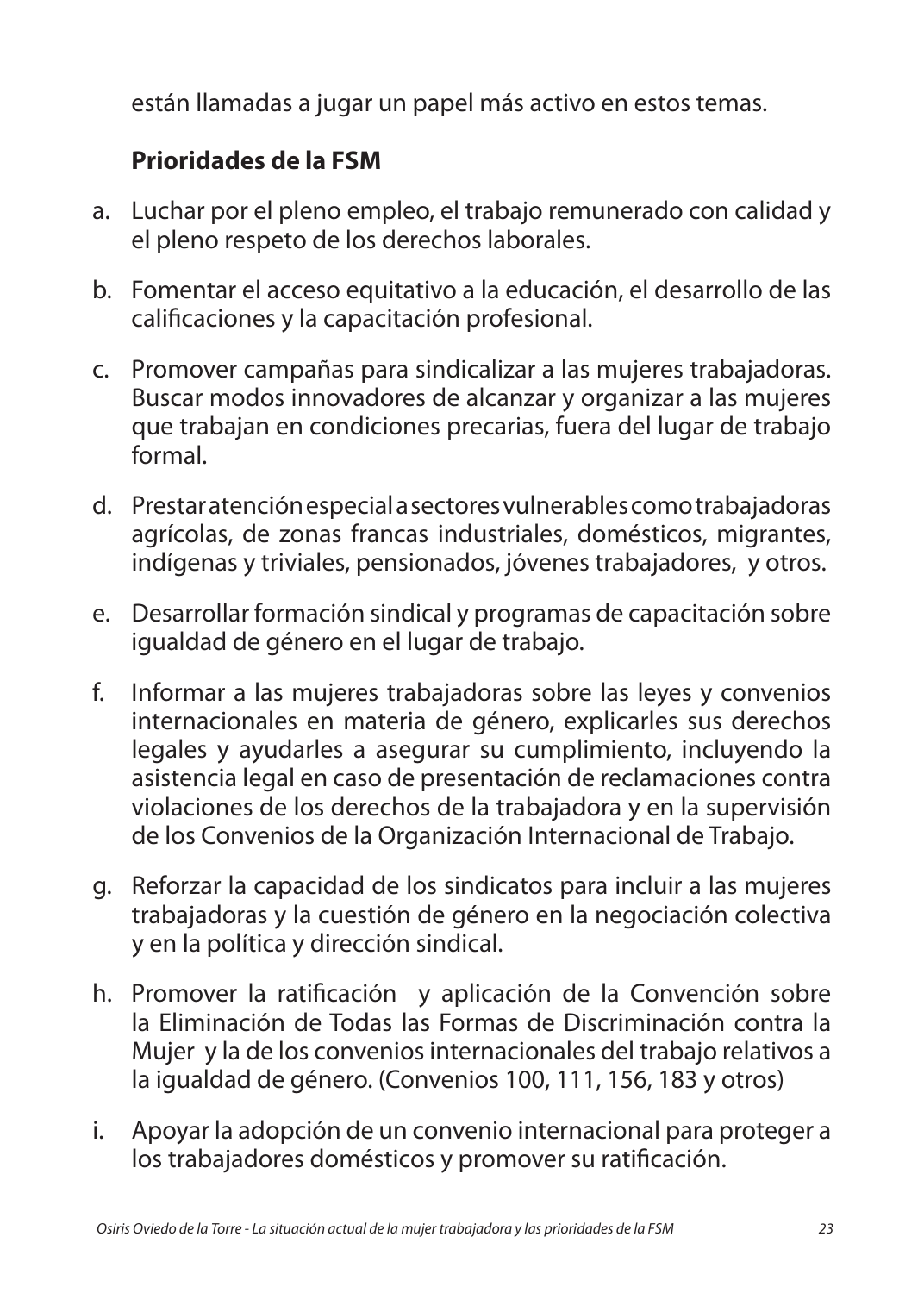- j. Impulsar legislaciones nacionales contra la discriminación de géneroydesarrollar accionesparahacerfrentea lasdesigualdades en la práctica.
- k. Apoyar medidas de salud y seguridad ocupacional para las trabajadoras.
- l. Favorecer la protección de la maternidad y de la paternidad.
- m. Promover medidas que ayuden tanto a hombres como a mujeres a conciliar las responsabilidades laborales y familiares y un reparto más equitativo de las estas tareas.
- n. Exigir a los gobiernos esfuerzos para ofrecer servicios más satisfactorios de guardería y cuidados de las personas de edad.
- o. Realizar campañas de sensibilización, concienciación y defensa para promover las ventajas de la igualdad de género en el mundo del trabajo en el marco de las actividades por el 1º de mayo, el Día Internacional de la Mujer y otras Conferencias o Congresos importantes.
- p. Desarrollar campañas por la igualdad salarial, igualdad de género en el lugar de trabajo y en la sociedad.
- q. Hacer esfuerzos para identificar y combatir el acoso sexual, la violencia de género y buscar legislación sobre la materia en los respectivos países.
- r. Crear alianzas y relaciones cercanas con la FDIM y otras organizaciones de mujeres, tanto a nivel nacional como internacional.
- s. Aumentar nuestras acciones de solidaridad en apoyo a las luchas de sindicatos y asociaciones por los derechos de las mujeres trabajadoras.
- t. Promover la paridad entre niños y niñas en la educación básica y combatir resueltamente las prácticas de trabajo infantil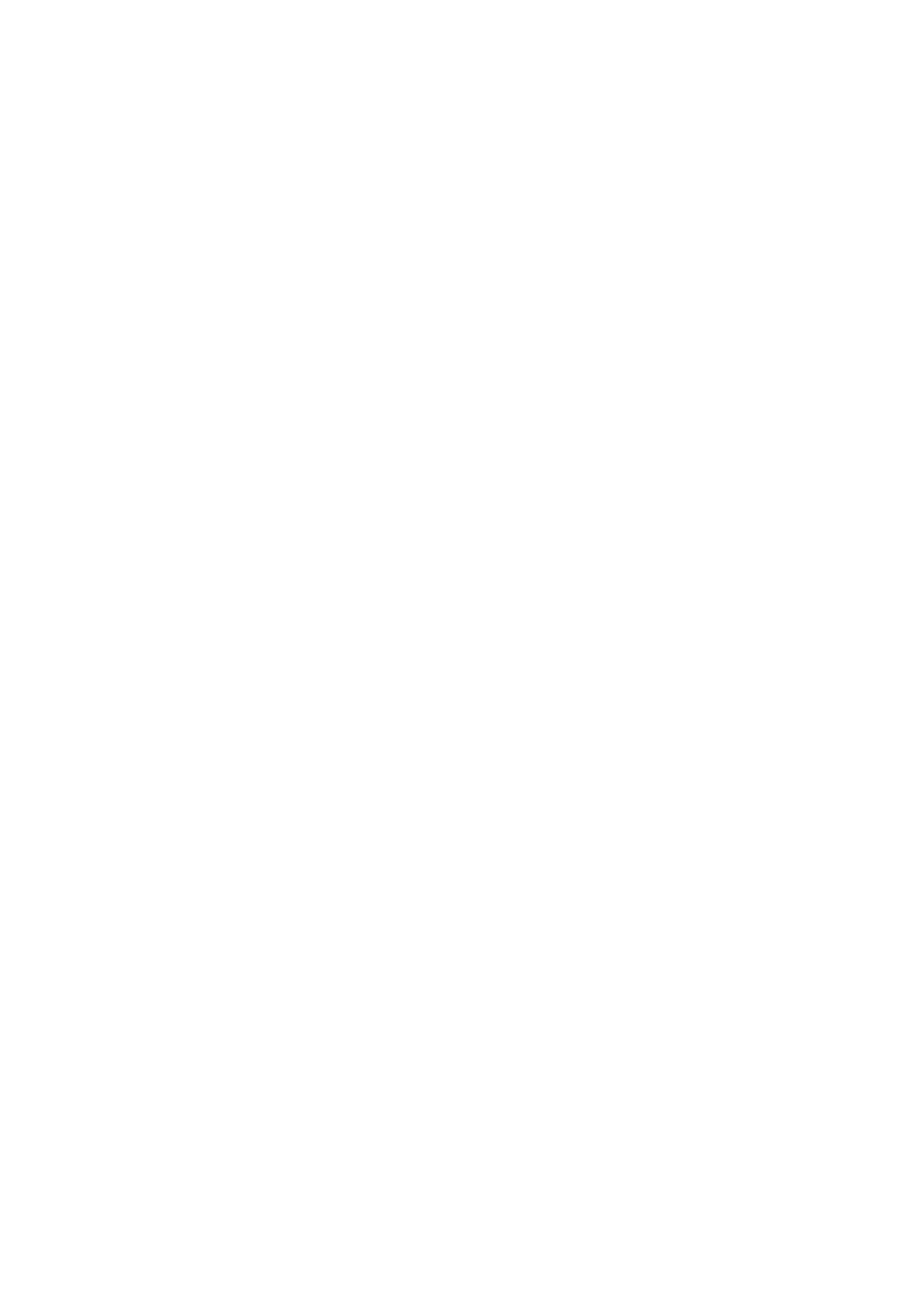**16ème Congrès Syndicale Mondiale, 6-10 Avril 2011**

# **La situation actuelle des femmes au travail et les priorités de la FSM**

Osiris Oviedo de la Torre, Secrétaire Général Adjoint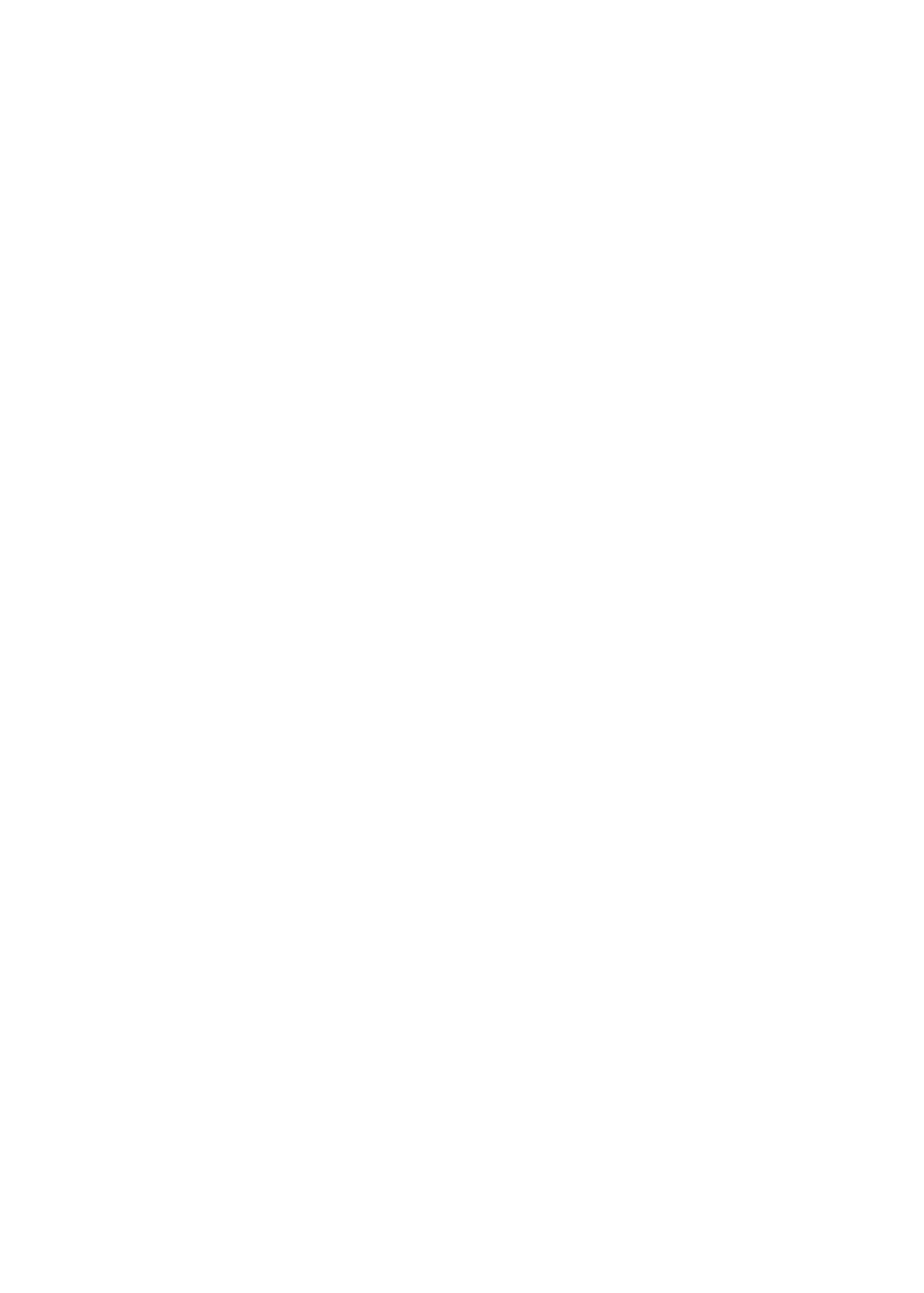1. La FSM a pleinement assumé la tâche de défendre les droits économiques, politiques et sociaux des femmes au travail comme une obligation morale, une question qui a été approuvée par les résolutions de ses congrès.

2. L'égalité des sexes est un droit humain fondamental et une condition essentielle pour lutter contre la pauvreté, la justice sociale, le développement et la sécurité de nos peuples.

3. Dans la dernière période, la FSM a mis en place diverses activités et séminaires de sensibilisation sur la situation des femmes travailleuses. La plus importante a été la tenue d'une Conférence Syndicale internationale, le 13 et 14 Septembre 2007 en présence de 95 délégués de 62 pays représentant 80 organisations. Dans cette conférence, il a été convenu la mise en place d'un comité permanent de la FSM, un plan d'action global qui est toujours en vigueur et la mise en œuvre de conférences régionales pour répondre aux spécificités et aux priorités de chaque continent.

4. La Fédération Syndicale Mondiale reconnaît que, si au cours de ces dernières décennies il y a eu des progrès juridiques pour promouvoir l'égalité entre les sexes et pour améliorer la situation des travailleuses dans de nombreuses régions du monde, il existe encore d'importantes lacunes, des insuffisances et des échecs dans les pays et les régions. Il ya un long chemin à parcourir plein d'obstacles, de risques et de défis.

5. L'actuel injuste ordre économique international et politique, marqué par la mondialisation capitaliste néolibérale, a non seulement perpétué et creusé le fossé entre riches et pauvres, mais aussi l'inégalité entre les sexes dans les marchés du travail, et a emporté avec lui l'humiliant constat de la féminisation de la pauvreté.

6. Les femmes représentent désormais 60% des pauvres du monde, 66% de la population mondiale analphabète et des millions de femmes n'ont pas accès à l'éducation, la formation et l'assistance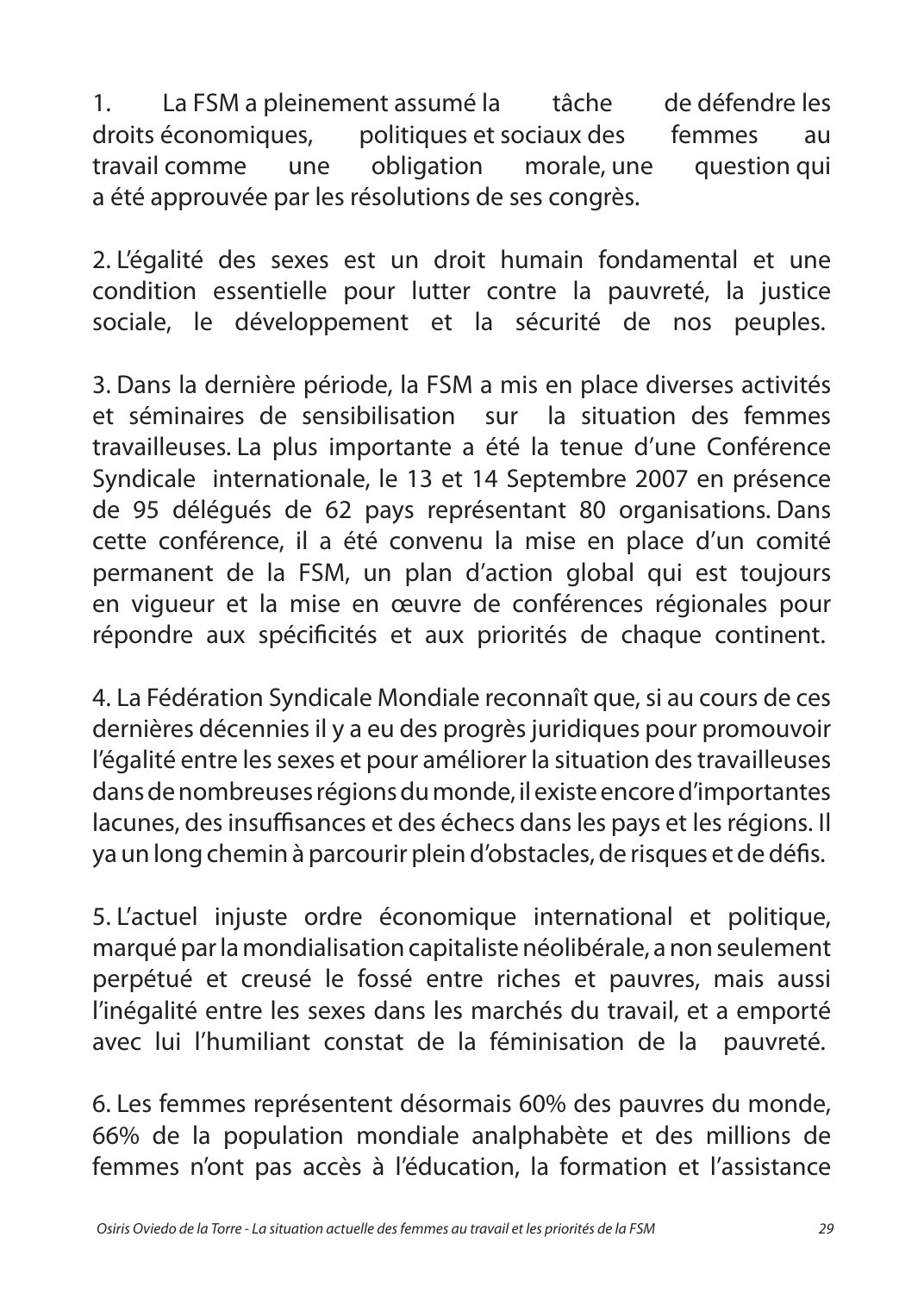technique.

7. Le rapport de l'ONU « Les Femmes du Monde 2010 : Tendances et statistiques », a signalé que dans le monde entier la participation des femmes au marché du travail est restée stable au cours des deux décennies 1990 à 2010, oscillant autour de 52 %.En 2010, le taux de participation de la population active féminine était inférieur à 30% en Afrique du Nord et en Asie occidentale, en baisse de 40% en Asie du Sud et en dessous de 50% dans les Caraïbes et l'Amérique centrale.

8. La situation du sous-développement qui affecte 80% de la population mondiale, après avoir souffert de longues années de colonisation et d'exploitation des ressources naturelles, la énorme dette extérieure et aucune garantie des besoins de base pour une grande majorité de ces personnes, met les femmes dans une situation plus vulnérable dans ces régions.

9. Les femmes entrent dans le marché du travail pour des emplois non réglementés, qui se réalisent dans des conditions indécentes et avec des salaires très bas. Elles sont encadrées par les pires conditions juridiques, par un statut d'emploi faible, des contrats à temps partiel, et parfois sans avoir le droit de se syndiquer et, par conséquent, sans aucune possibilité de s'organiser pour revendiquer leurs droits fondamentaux. Ce qui les met au bas de la hiérarchie professionnelle et dans des conditions d'insécurité de l'emploi qui fonctionne comme un instrument d'atteinte aux droits du travail.

10. Les femmes sont principalement dans le secteur des services et dans celui de l'agriculture. Le premier représente au moins les trois quarts de l'emploi des femmes dans la plupart des pays développés et en Amérique latine et les Caraïbes. Le second représente plus de la moitié de l'emploi des femmes en Afrique sub-saharienne et en Asie du Sud.

11. Les femmes sont soumises à une forte discrimination et reçoivent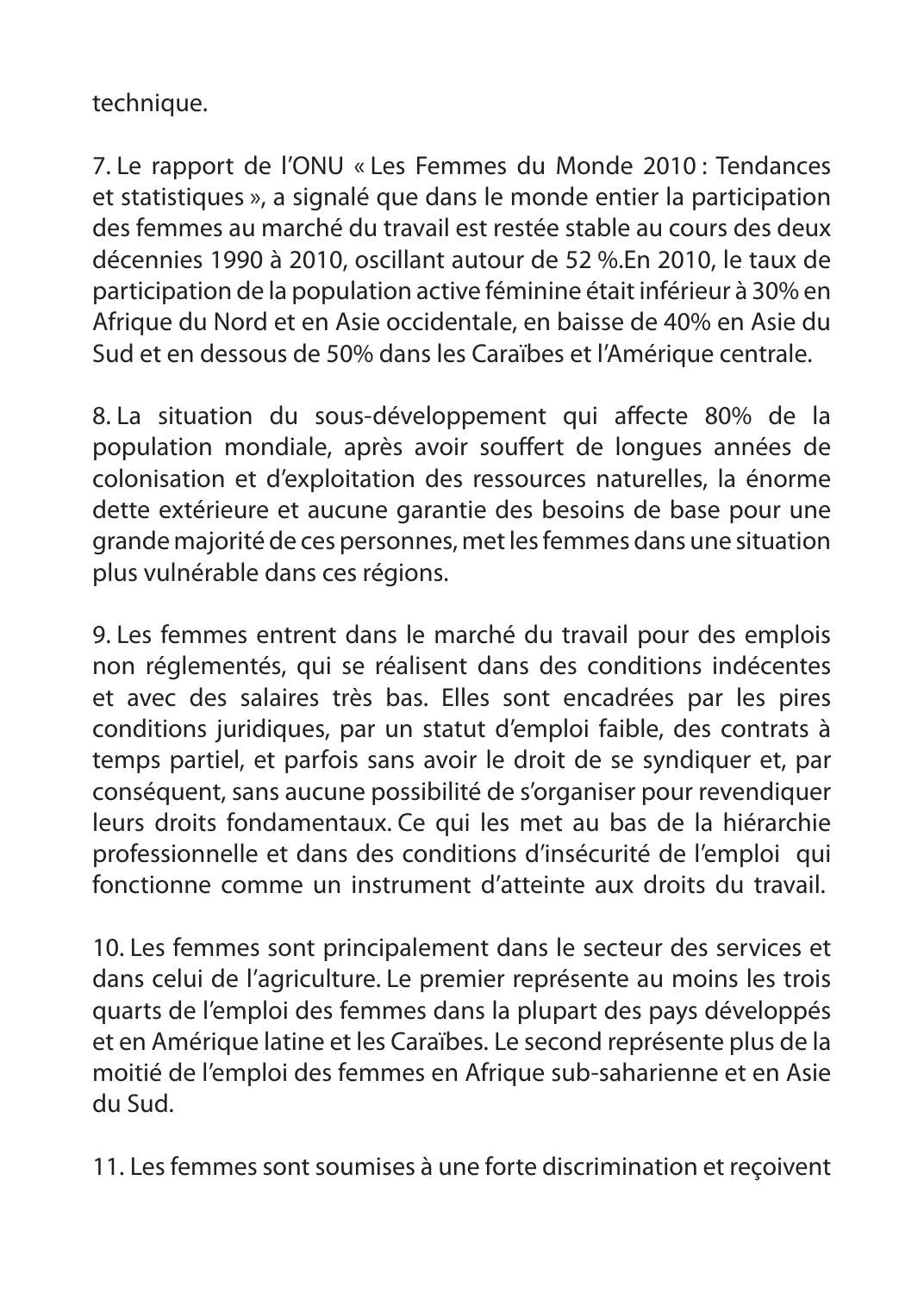des salaires inférieurs à ceux des hommes pour un même travail. Dans l'ensemble, les femmes gagnent 20-30% moins que les hommes.

12. Les femmes travaillent plus d'heures que les hommes. Au temps consacré au travail rémunéré, il faut ajouter le travail domestique non rémunéré, qui à travers le monde est essentiellement féminin. La mise en œuvre du congé de paternité est un soutien important pour les femmes qui travaillent et favorise un meilleur équilibre entre travail et vie familiale.

13. La protection de la maternité pour un grand nombre de travailleuses n'est pas garantie, et les travailleuses qui tombent enceintes reçoivent des menaces de licenciement, de suspension du salaire et l'augmentation de risques sanitaires due aux mauvaises conditions de travail.

14. Selon les données de l'OIT, au niveau mondial, on estime que chaque minute une femme meurt des complications de la grossesse ou de l'accouchement. Pour chaque femme qui meurt, environ 20 autres souffrent de blessures graves ou de handicap. Dans les pays en développement dans leur ensemble, le risque qu'une femme meurt de causes maternelles est de 1 sur 76, probabilité qui dans les pays industrialisés est de 1 sur 8 000. En fait, la mortalité maternelle et infantile est concentrée dans les pays les plus pauvres dans le monde, principalement en Afrique sub-saharienne et en Asie.

15. Toujours plus de femmes émigrent, légalement et illégalement, à la recherche d'un emploi. Elles représentent près de 50% des migrations internationales et sont les plus vulnérables à l'exploitation, les abus et la discrimination selon le sexe, la race, la couleur, la religion, la nationalité et le statut d'immigration.

16. La violence contre les femmes et les filles est un autre problème qui prend des formes diverses, y compris la violence domestique, le viol, la traite des femmes et des filles, la prostitution forcée, la violence dans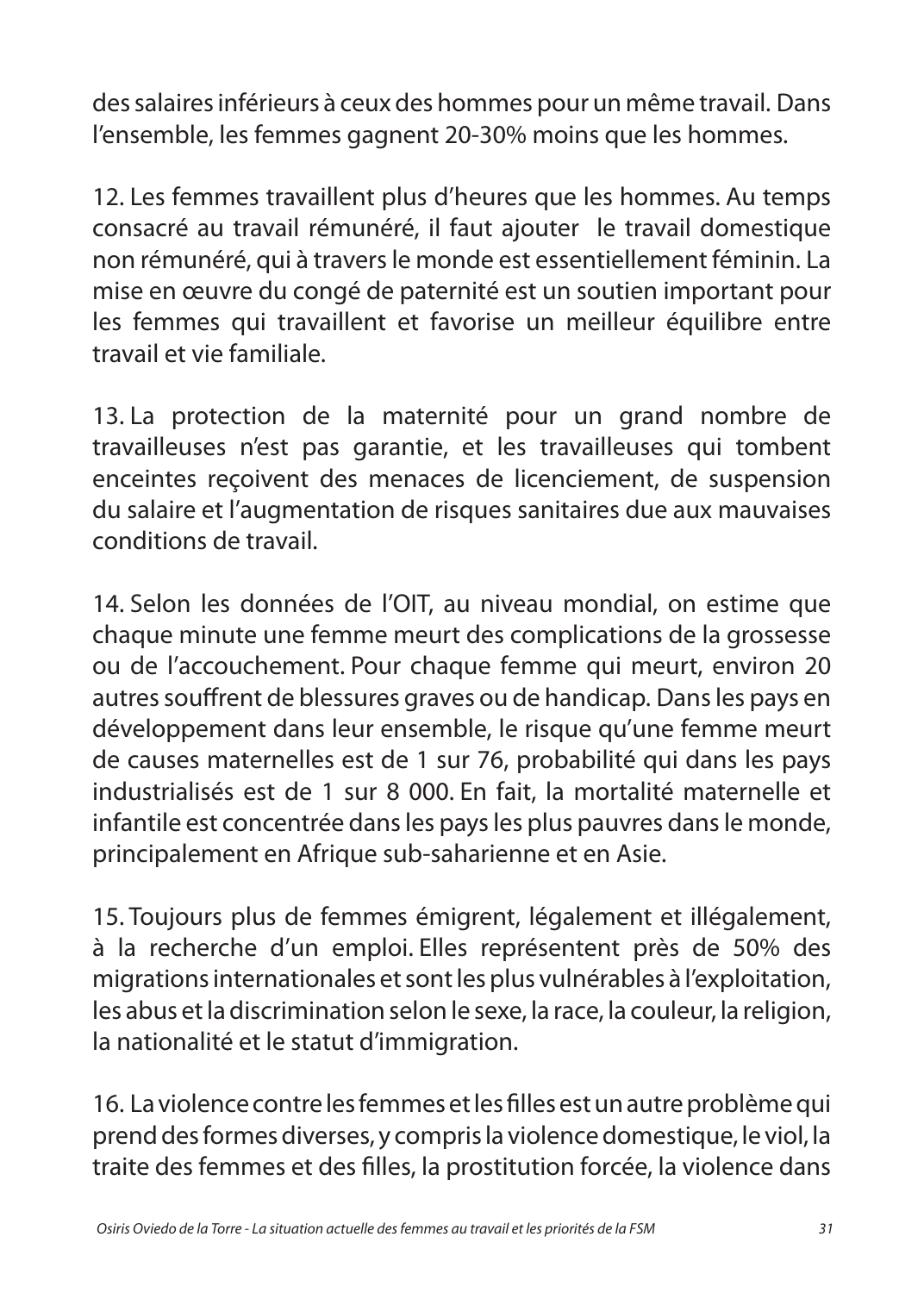les situations de conflit armé, des meurtres, des viols systématique, l'esclavage sexuel, les grossesses forcées, les crimes d'honneur, etc. Dans l'ensemble, une femme sur trois a été battue ou abusée sexuellement dans leur vie. Les gouvernements doivent assurer tous les moyens nécessaires pour prévenir, sanctionner et éradiquer toutes les formes de violence contre les femmes.

17. Dans de nombreuses régions du monde, les femmes âgées n'ont pas d'autre choix que de travailler pour survivre, souvent dans des emplois informels et vulnérables, y compris le travail domestique non rémunéré. Ce secteur est particulièrement vulnérable en raison du chômage élevé, le sous-emploi et le manque de couverture de la sécurité sociale, à quoi s'ajoutent la discrimination sexuelle et l'âge.

18. Dans cet environnement déjà chaotique, l'actuelle crise financière, économique, sociale, de l'emploi et écologique mondiale vient ajouter plus d'aggravantes, avec un impact particulier sur les groupes vulnérables. Les femmes et les filles sont généralement exposées à des risques accrus de violence en temps de crise parce que leurs droits économiques et sociaux peuvent être érodés. Les femmes avec des opportunités réduites sont forcées d'accepter un travail marginal et mal payé.

19. Aujourd'hui, le chômage touche directement à plus de 80 millions de femmes et ces chiffres pourraient augmenter. Selon le BIT, le taux de chômage des femmes à travers le monde a augmenté de 6,0 pour cent en 2007 à 7,0 pour cent en 2009, soit légèrement plus que celui des hommes, qui a augmenté de 5,5 à 6,3 pour cent. Dans de nombreux cas, les femmes sont les premières licenciées et sont généralement moins bien formées et sont donc considérées comme plus nécessaires. Dans les régions du Tiers-Monde, le chômage des femmes atteint jusqu'à 80%.Dans une grande partie de l'Afrique, 9 femmes sur 10 sont au chômage.

20. Une autre pression supplémentaire sur les femmes est liée aux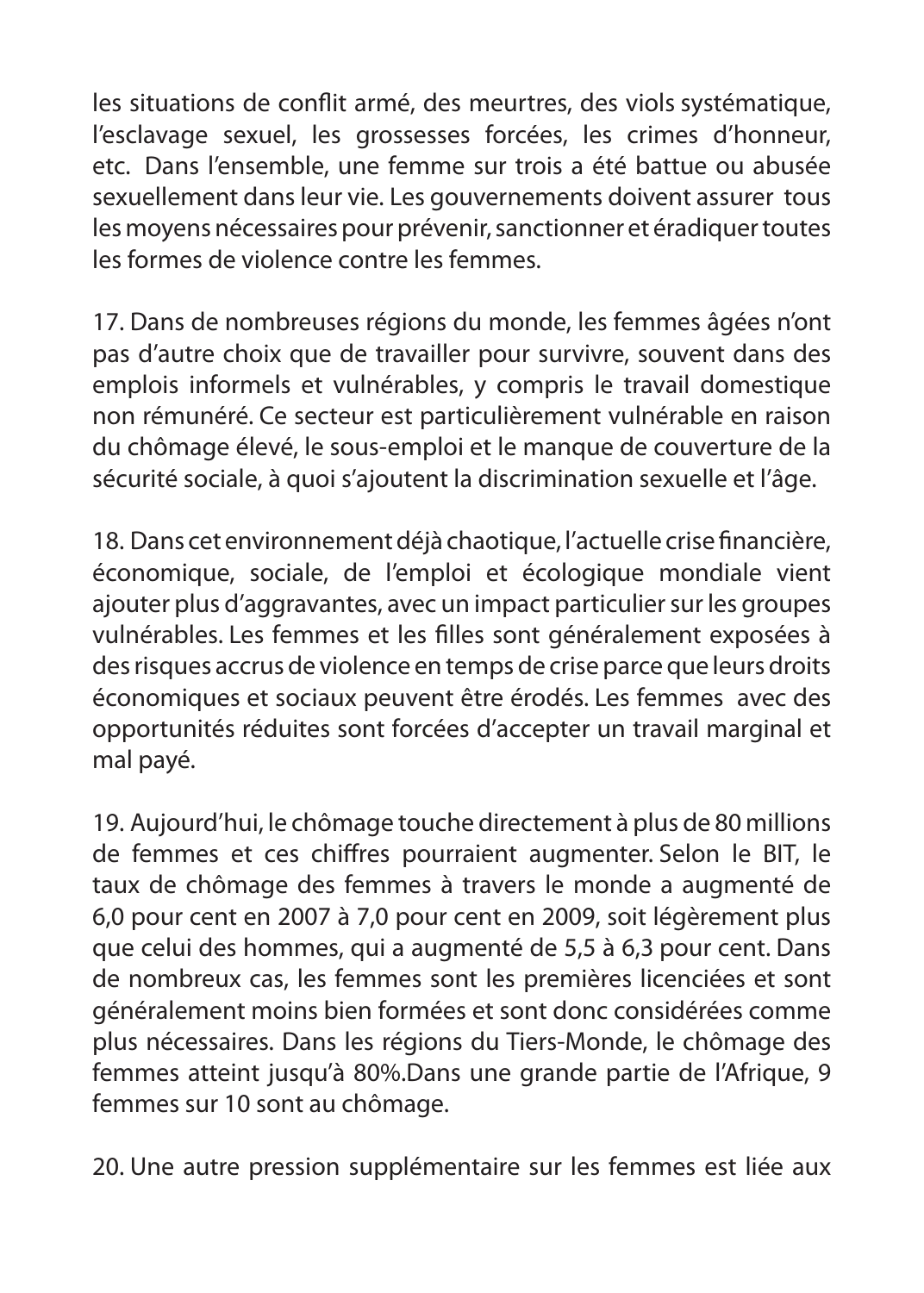conséquences de la réduction et l'élimination des services sociaux publics avec moins de disponibilité des ressources fiscales. Cela peut générer une plus grande charge domestique, tels que garde d'enfants et soins aux personnes âgées, avec la réduction des maisons de repos et les hôpitaux.

21. La crise alimentaire a eu un grave impact sur les femmes, qui non seulement assument la responsabilité de nourrir leur famille, mais aussi dans de nombreux cas de gérer les budgets des ménages chaque fois plus limités. Elles sont aussi la majorité de la main-d'œuvre dans le secteur agricole, en Asie le 50% et en Afrique entre le 60 et le 80%.

22. La crise de l'environnement révèle la logique de prédateurs, le modèle patriarcal de développement fondé sur la commercialisation, la consommation et les déchets. Le changement climatique, la privatisation et la pollution de l'eau, de l'air, du sol et de la nourriture, menaçant la qualité de vie de tous les peuples, avec un impact particulier sur les femmes.

23. D'autres situations, telles que les guerres, les conflits, les blocages, les catastrophes naturelles, et la propagation du VIH / SIDA, viennent aggraver les problèmes rencontrés par les femmes qui travaillent et entraver les progrès dans ce domaine.

24. La situation actuelle et le contexte international pourrait stopper, voire inverser les progrès accomplis dans l'égalité des sexes et les modestes Objectifs de Développement du Millénaire ne pourront être atteints au sein de ce système dévastateur et l'exploitation capitaliste néolibérale.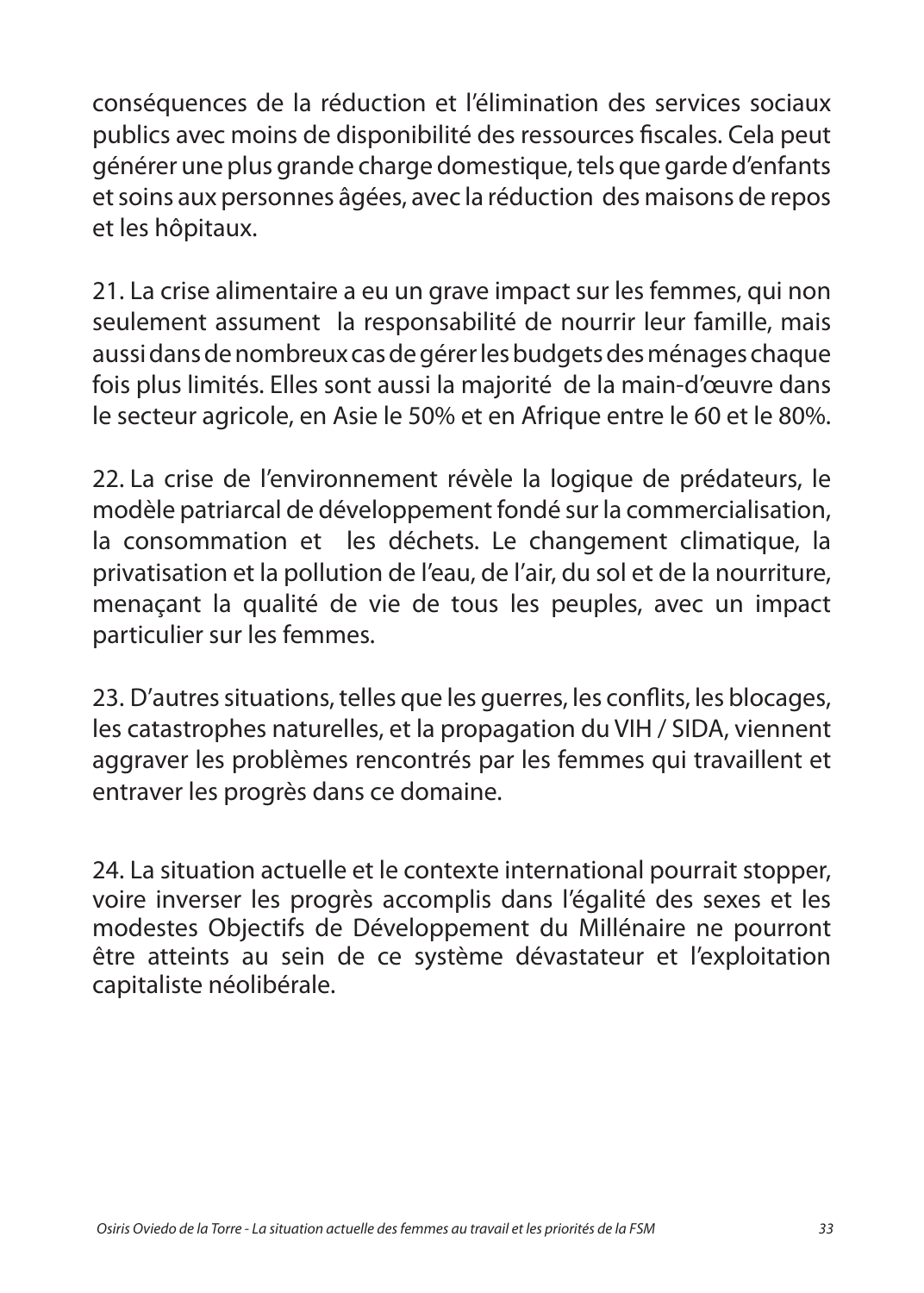#### **Les travailleuses et les syndicats**

25. Toutes les travailleuses devraient s'organiser et promouvoir leurs revendications. La lutte des femmes au travail doit commencer dans le milieu du travail et au sein des organisations syndicales.

26. Bien que la participation des femmes dans la population active a augmenté ces dernières décennies, et qu'elles sont la majorité dans des domaines tels que les services et l'agriculture, la représentation syndicale et la participation en tant que membres et leaders des syndicats reste très limitées.

27. De nombreux facteurs peuvent influer sur cette situation. Une grande proportion de femmes travaillent dans le secteur informel et dans des conditions atypiques, il leur est difficile de s'organiser et de s'affilier à des syndicats. Beaucoup de femmes travailleuses ne sont pas conscientes du potentiel des syndicats en leur nom, d'autres craignent les représailles de leurs employeurs, d'autres n'ont pas le temps de participer à des activités syndicales en raison de leurs responsabilités familiales, etc. En outre, certains syndicats n'ont pas prêté attention ni priorité à ces questions d'égalité entre les sexes pour diverses raisons, défis et situations, mais la vérité est que les femmes ont besoin de syndicats et les syndicats ont besoin des femmes.

28. Les organisations syndicales doivent démontrer que l'égalité des sexes fait partie intégrante de leurs propres politiques et structures. Nos syndicats peuvent être un outil puissant pour le changement vers l'égalité entre les sexes au niveau de l'organisation syndicale, au niveau de l'entreprise, mais aussi aux niveaux national et international en partenariat avec d'autres intervenants.

29. Dans le contexte actuel du capitalisme néolibéral, atteindre une véritable égalité des femmes dans la vie économique, professionnelle, sociale et politique exige de s'en prendre aux causes de cette situation, de supprimer la notion patriarcale de la femme comme étant «une marchandise, une propriété '' et d'avancer dans le processus de transformation radicale de la société.

30. Le XVIe Congrès de la FSM est une occasion de discuter et de réfléchir sur ces questions des travailleuses et d'examiner ce que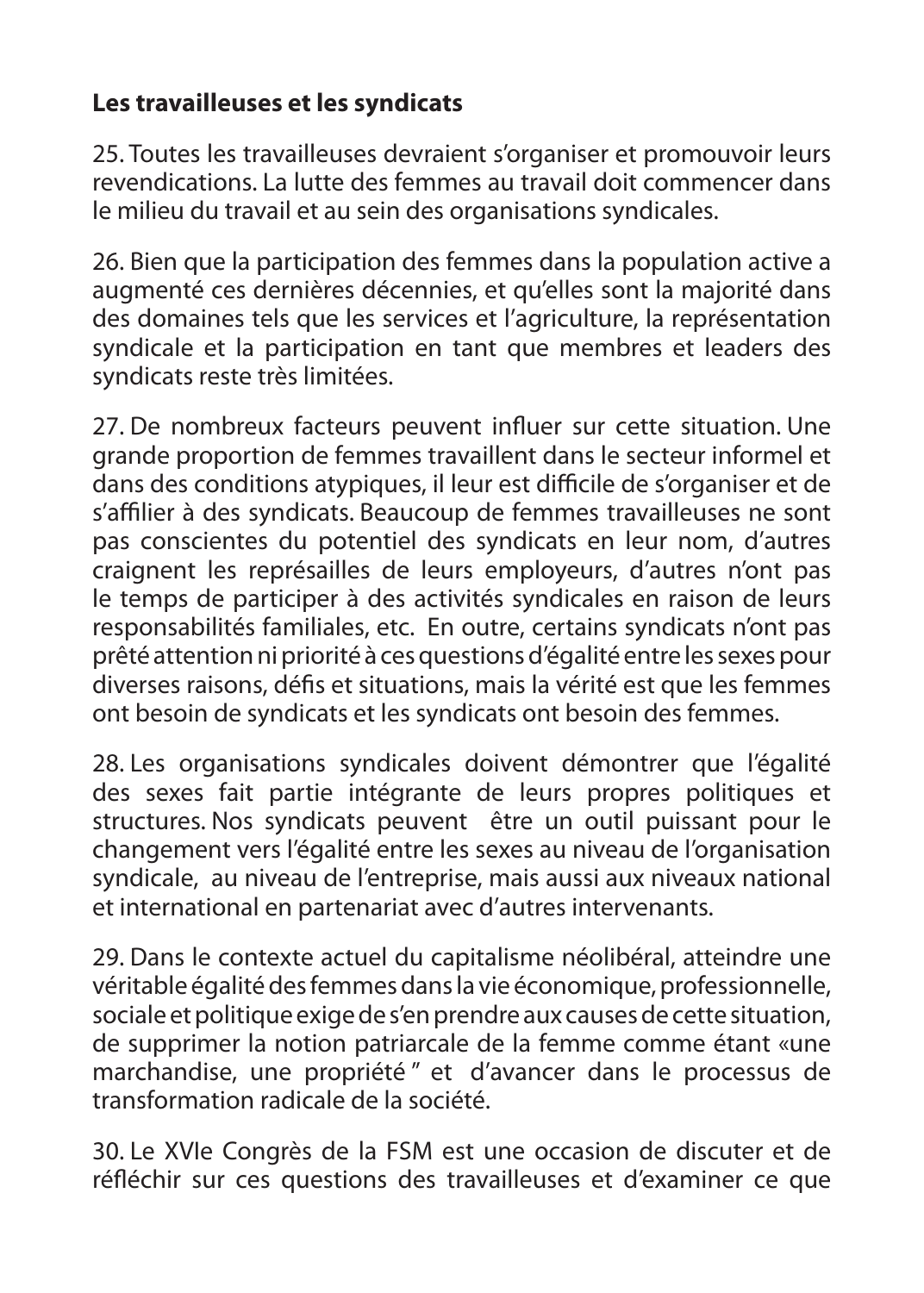nous pouvons exiger aux gouvernements et employeurs, mais aussi ce qu'on peut faire dans nos propres syndicats et le monde du travail. Comment obtenir que plus de femmes soient affiliées aux syndicats, comment faciliter leur accès aux postes de dirigeants syndicaux, intégrer leurs exigences dans nos politiques, et dans le processus de négociation collective et en général dans nos actions.

31. L'émancipation des femmes est une partie inséparable de l'émancipation de la classe ouvrière et de la lutte des classes dans nos sociétés. La lutte des travailleurs et des travailleuses est la même lutte pour l'élimination de l'exploitation de l'homme par l'homme. Les syndicats de classe sont appelés à jouer un rôle plus actif dans ces questions.

#### **Priorités pour la FSM**

a) Lutter pour le plein emploi, le travail rémunéré avec qualité et avec le respect des droits du travail.

b) Promouvoir un accès équitable à l'éducation, le développement des compétences et la formation professionnelle.

c) Promouvoir des campagnes de syndicalisation des travailleuses. Trouver des moyens innovateurs d'atteindre et d'organiser les femmes qui travaillent dans des conditions précaires et en dehors du travail formel.

d) Accorder une attention particulière aux secteurs vulnérables tels que les travailleuses agricoles dans les zones franches d'exportation, les domestiques, les migrantes, les autochtones, les retraitées, les jeunes travailleuses, et d'autres.

e) Développer la formation syndicale et les programmes d'éducation sur l'égalité entre les sexes dans le lieu de travail.

f) Informer les femmes qui travaillent sur les lois et conventions internationales du genre, expliquer leur droits juridiques et assurer y compris l'assistance juridique en cas de plaintes contre les violations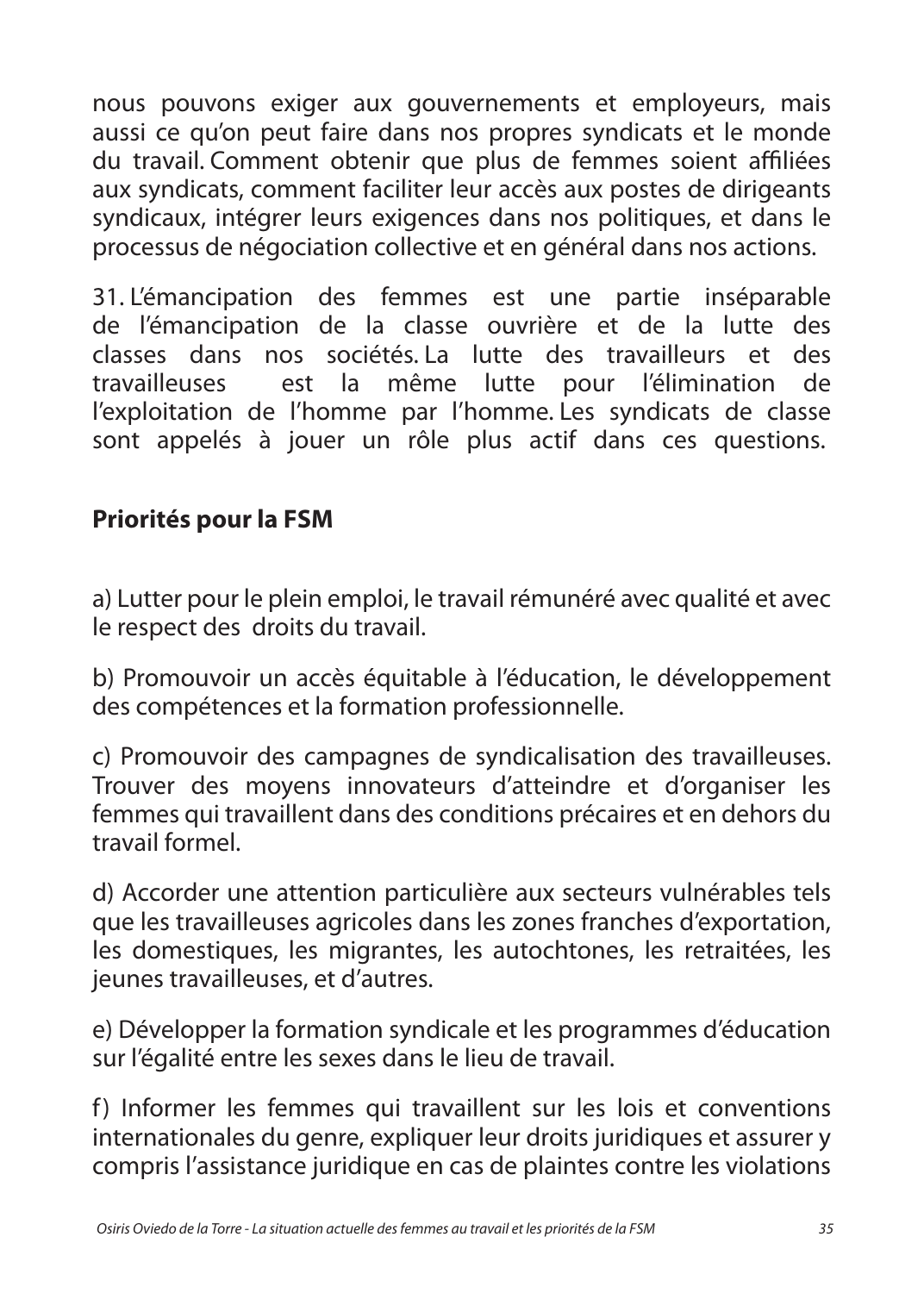des droits des travailleuses et le supervision des conventions de l'Organisation internationale du Travail.

g) Renforcer la capacité des syndicats à inclure les travailleuses et les questions de genre dans la négociation collective, la politique et la direction syndicale.

h) Promouvoir la ratification et la mise en œuvre de la Convention sur l'élimination de toutes les formes de discrimination à l'égard des femmes et des conventions internationales du travail sur l'égalité entre les sexes. (Conventions de l'OIT 100, 111, 156, 183 et autres)

i) Appuyer l'adoption d'une convention internationale pour protéger les travailleuses domestiques et promouvoir sa ratification.

j) Promouvoir une législation nationale contre la discrimination entre les sexes et de développer des actions pour remédier aux inégalités dans la pratique.

k) Soutenir des mesures pour la sécurité et la santé des travailleuses.

l) Encourager la protection de la maternité et la paternité.

m) Promouvoir des mesures qui aideront à la fois les hommes et les femmes à concilier travail et responsabilités familiales, et une répartition plus équitable de ces tâches.

n) Exiger aux gouvernements des efforts pour fournir des services plus satisfaisants, comme garde d'enfants et soins aux personnes âgées.

o) Faire des campagnes de sensibilisation et de plaidoyer pour promouvoir les avantages de l'égalité entre les sexes dans le monde du travail, dans le cadre des activités du 1er Mai, la Journée Internationale de la Femme et d'autres grandes conférences ou congrès.

p) Organiser des campagnes pour l'égalité salariale, l'égalité des sexes dans le monde du travail et dans la société.

q) Faire des efforts pour identifier et combattre le harcèlement sexuel, la violence sexiste et faire adopter des lois sur le sujet dans les pays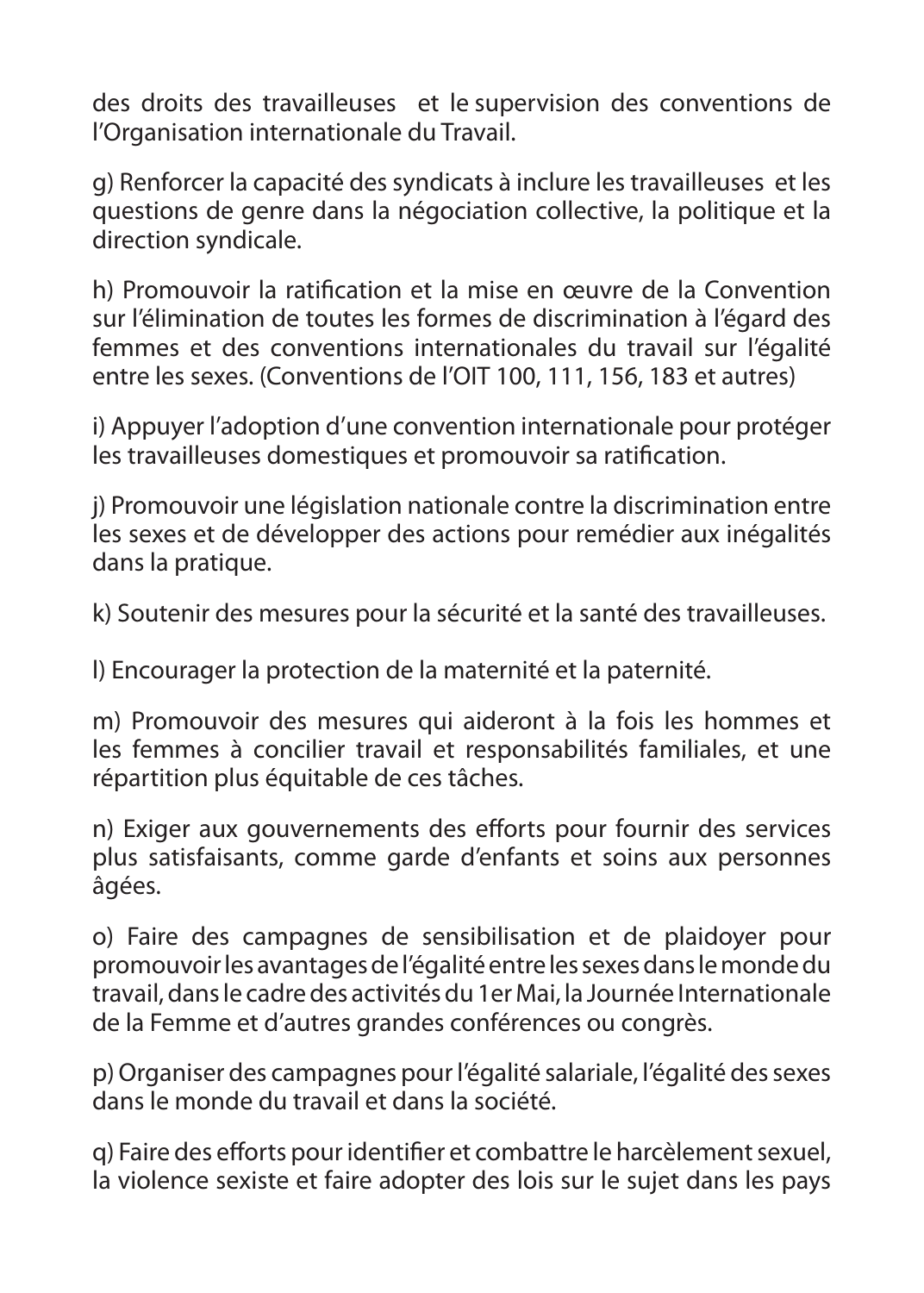respectifs.

r) Créer des partenariats et des relations avec la FDIM et autres organisations de femmes, tant au niveau national comme international.

s) Accroître nos actions de solidarité en faveur des luttes des syndicats et associations pour les droits des travailleuses.

t) Promouvoir la parité entre garçons et filles dans l'enseignement de base et lutter résolument contre les pratiques du travail des enfants.